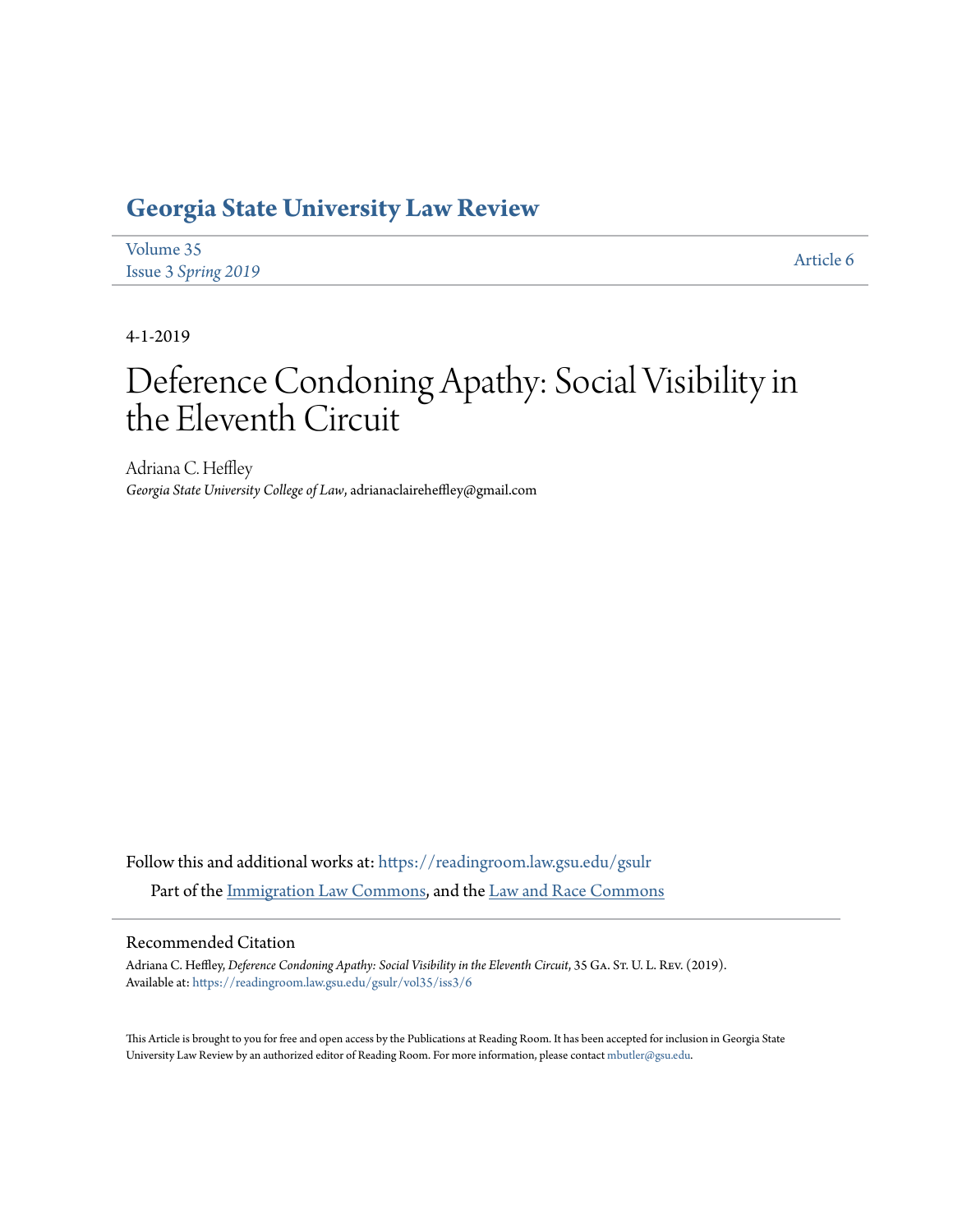# **DEFERENCE CONDONING APATHY: SOCIAL VISIBILITY IN THE ELEVENTH CIRCUIT**

# **Adriana Heffley\***

# **INTRODUCTION**

Lola Mendez De Vasquez, a Salvadoran single mother of two girls, realized that gang members (Maras) in El Salvador were attempting to recruit her daughters.<sup>1</sup> The Maras demanded that Lola allow her eldest daughter, Heidy, to join the gang. After Lola refused, the Maras threatened to kill her family."<sup>2</sup> One day, during Heidy's walk home from school, two Maras raped her.<sup>3</sup> Knowing the Maras would kill her and her family if she said anything, Heidy did not report the rape."4 El Salvador, which has one of the highest homicide rates worldwide, has a highly evolved gang warfare system in which "rape is used as a weapon" to terrorize the community.<sup>5</sup> Heidy's cousin,

In 1997, El Salvador's Legislative Assembly passed into law the prohibition of all forms of abortion, making it a criminal offen[s]e for a woman to have an abortion[] or for anyone to assist her in procuring or carrying out an abortion. Women found guilty of terminating their pregnancies may be sentenced to long jail terms. Conviction is often based on weak or inconclusive evidence, following flawed trials. This prohibition denies access to safe and legal abortions for women and girls who are pregnant as a result of rape or whose pregnancy endangers their life and health.

*Id.*

1

 <sup>\*</sup> J.D. Candidate, 2019, Georgia State University College of Law. My deepest gratitude goes to my family for their love, support, and patience over the past four years. Thank you to Professor Carolina Antonini for your guidance during the process of writing this Note and your enthusiastic encouragement of students' involvement in pro bono work. I am immensely grateful to my Law Review colleagues for their hard work editing and publishing this Note.

 <sup>1.</sup> Vasquez v. U.S. Attorney Gen., 345 F. App'x 441, 443–44 (11th Cir. 2009).

<sup>2</sup>*. Id.*

<sup>3</sup>*. Id*. If Heidy had become pregnant from this rape, she would have been legally unable to terminate the pregnancy. AMNESTY INT'L, ON THE BRINK OF DEATH: VIOLENCE AGAINST WOMEN AND THE ABORTION BAN IN EL SALVADOR 7 (2014).

<sup>4</sup>*. Vasquez*, 345 F. App'x at 443.

 <sup>5.</sup> Alberto Arce, *El Salvador's Gangs Target Women and Girls*, SAN DIEGO UNION-TRIB. (Nov. 5, 2014, 10:36 PM), http://www.sandiegouniontribune.com/sdut-el-salvadors-gangs-target-women-andgirls-2014nov05-story.html [https://perma.cc/7DC4-DHVZ] (describing how gang members are initiated through rape to prove their worth and ensure silence regarding crimes and explaining how women raised in the society see rape so frequently that many do not recognize it as a crime); *see also* Angelika Albaladejo, *How Violence Affects Women in El Salvador*, LATIN AM. WORKING GROUP (Feb.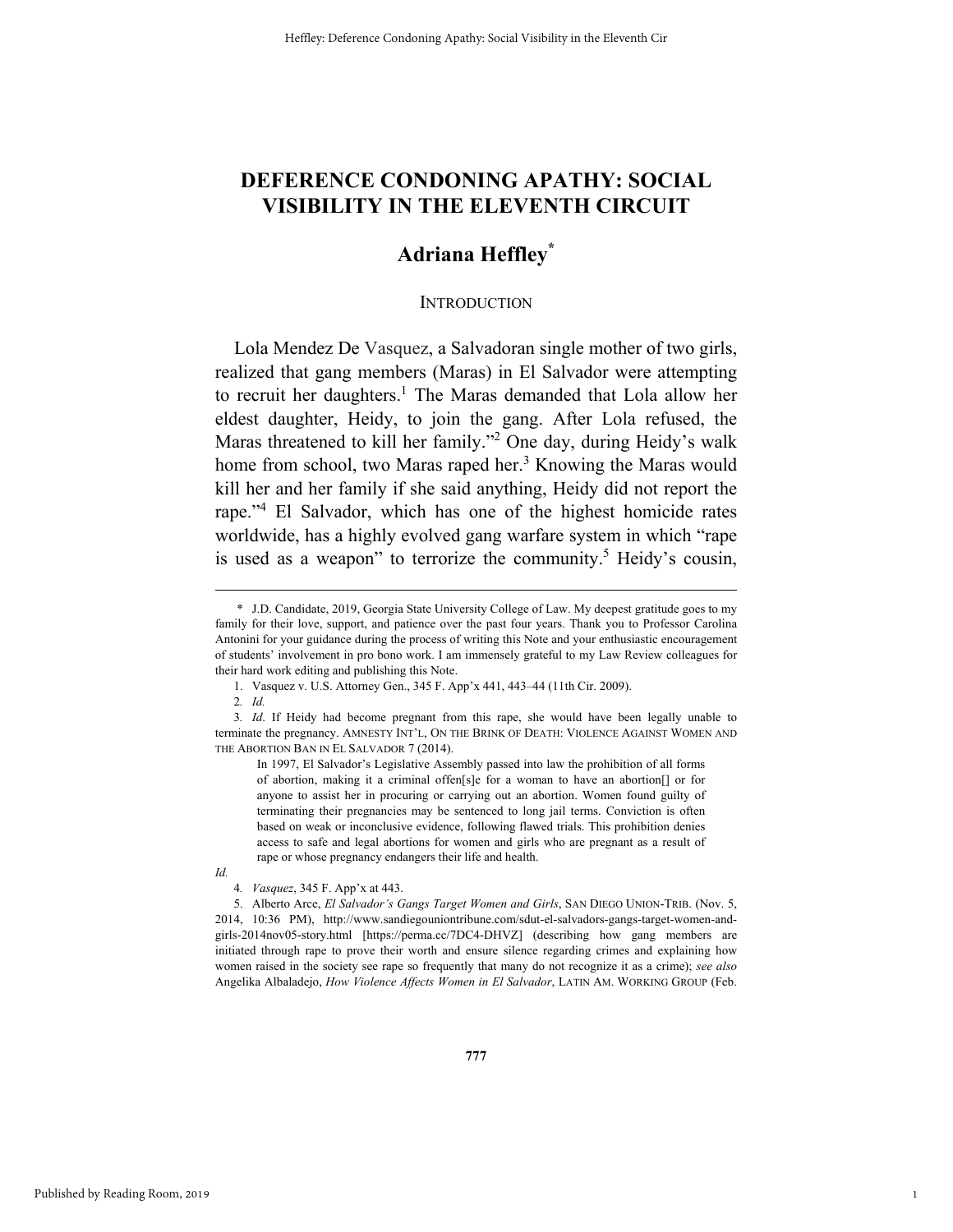Yessenia, also endured threats from the Maras to join their gang on multiple occasions.<sup>6</sup> Eventually, the Maras threatened Yessenia at knife-point, promising to rape her or kill her family if she did not join them.<sup>7</sup> Yessenia explicitly rebuffed the Maras, countering that "they did bad things" and that "they were going to hell."<sup>8</sup>

Seeking refuge, the women entered the United States without inspection in 2005.<sup>9</sup> After receiving notices to appear before a Florida immigration judge for removal proceedings, the women applied for asylum.<sup>10</sup> To succeed in their claims, the women would have to prove that their experiences at the hands of the Maras amounted to persecution (or alternatively, that they possessed a wellfounded fear of future persecution) on account of race, religion, nationality, political opinion, or membership in a particular social group ("Particular Social Group"), rendering them unable or

# *Id.*

10*. Vasquez*, 345 F. App'x at 443.

 <sup>22, 2016),</sup> http://www.lawg.org/action-center/lawg-blog/69-general/1590-how-violence-affects-womenin-el-salvador/ [https://perma.cc/E4T8-VPGJ].

Gangs rape and violently murder young girls, or claim them as "*novias de las pandillas*"—"girlfriends" of the gangs. "Women's bodies were treated like territory during the civil war and continue to be today by the gangs," says Jeanette Urquilla, the director of the Organization of Salvadoran Women for Peace (ORMUSA). In many gangcontrolled neighborhoods, young girls expect they will be raped, abducted, and/or murdered by the gangs.

The United States government is not blameless in this conflict—as in much of Central America during the 1980s, the United States sent El Salvador "military advisers" and "hundreds of millions of dollars in economic and military aid," intensifying a civil war that claimed 75,000 lives. Raymond Bonner, *Time for a US Apology to El Salvador*, NATION (Apr. 15, 2016), https://www.thenation.com/article/time-fora-us-apology-to-el-salvador [https://perma.cc/AB6F-WNND]. In December 1981, a single operation carried out by the "Atlacatl Battalion, which had just completed a three-month counterinsurgency training course in the United States," killed 1,200 people. Raymond Bonner, *America's Role in El Salvador's Deterioration*, ATLANTIC (Jan. 20, 2018), https://www.theatlantic.com/international/archive/2018/01/trump-and-el-salvador/550955/ [https://perma.cc/F78H-QWR8].

<sup>6</sup>*. Vasquez*, 345 F. App'x at 443.

<sup>7</sup>*. Id.*

<sup>8</sup>*. Id.* Heidy also stated that she "believed in God and did not want to do such things." *Id.*

<sup>9</sup>*. Id.* Many immigrants who enter without inspection do not know that they should present to Customs Officers at ports of entry to apply for asylum; others are increasingly turned away "illegally" by border agents claiming that the government is not "accepting" asylum applications. *See* Ana Adlerstein, *Asylum Seekers Routinely Turned Away from Ports of Entry, Advocates Say*, GUARDIAN (Dec. 19, 2018, 7:53 AM), https://www.theguardian.com/us-news/2018/dec/19/us-mexico-bordermigrants-claim-asylum-difficulties [https://perma.cc/53FC-CSKW].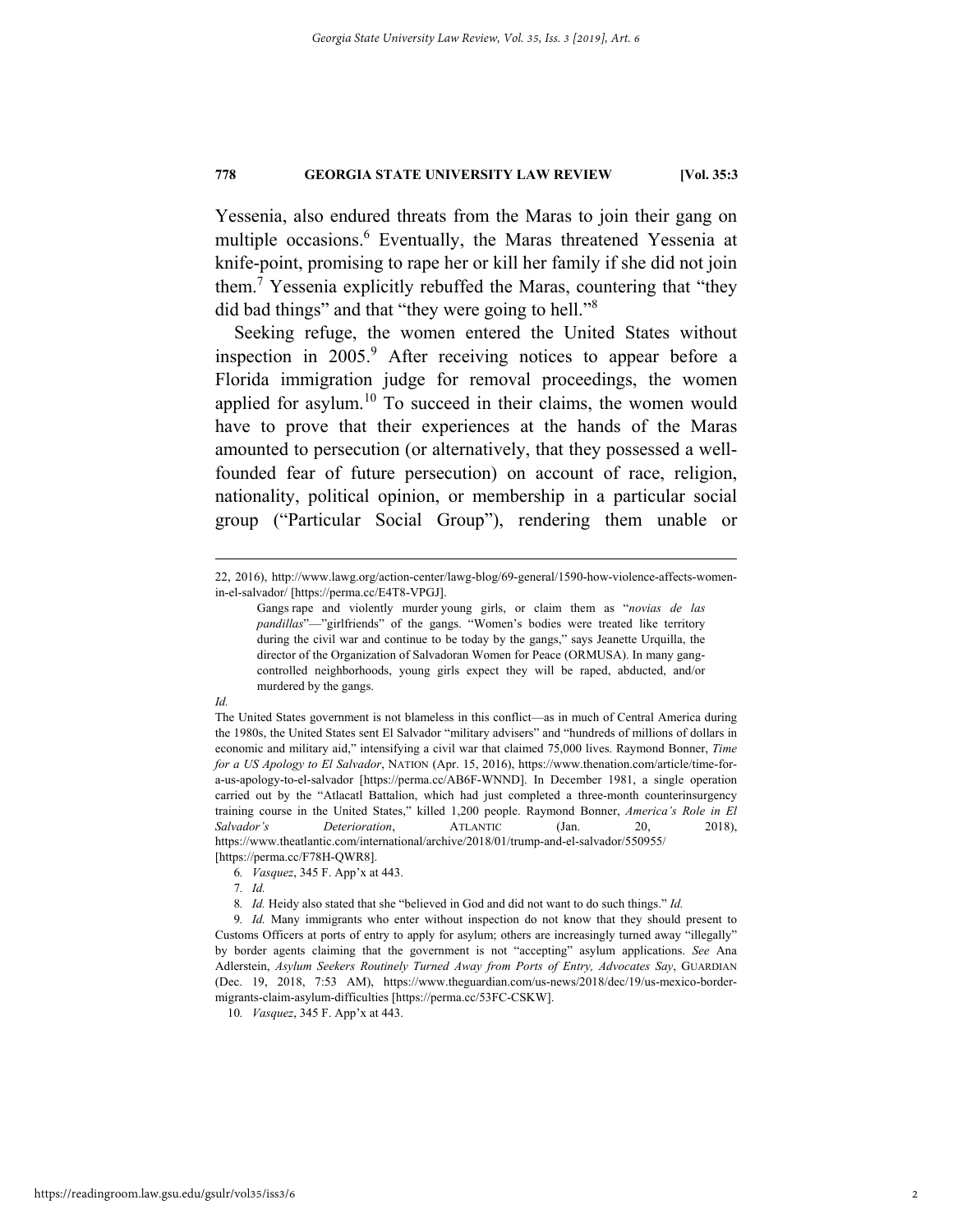unwilling to return to El Salvador.<sup>11</sup> As asylum seekers applying in the southeastern United States, the women faced odds of success varying wildly from approximately 2%–75%, depending on the immigration judge.<sup>12</sup> Had the women applied in Atlanta, Georgia, they would have faced a  $98\%$  chance of failure.<sup>13</sup> Of the three women, only Heidy was found to have suffered persecution.<sup>14</sup> However, the Eleventh Circuit affirmed that Heidy, who sought asylum under the proposed Particular Social Group of "young Salvadorian [sic] students who expressly oppose gang practices and values and . . . wish to protect their family members against such practices," failed to establish membership in a "cognizable" Particular Social Group.<sup>15</sup> Approving the application of two relatively new criteria, "particularity" and "social visibility," the Eleventh Circuit found that Heidy was ineligible for asylum because no evidence indicated that the Maras "limited" their recruitment to

 <sup>11.</sup> Establishing Asylum Eligibility, 8 C.F.R. § 208.13(b)(1) (2018). Establishing past persecution gives rise to a presumption that the applicant also possesses a well-founded fear of persecution. *Id.* Further, if applicants can establish only that they possess a fear of future persecution, not a history of past persecution, they must prove that simply relocating to a different place within their country of origin would not eliminate the danger. *Id.* § 208.13(b)(1)(i)(B). Additionally, applicants may need to defend against government arguments that conditions in their countries of origin have changed since their departure such that the applicant no longer possesses a well-founded fear of persecution. *Id.*  $§$  208.13(b)(1)(i)(A). Asylum-seekers must also take care to avoid any perception that they firmly resettled in a third country before entering the United States (for example, receiving asylum in a third country before seeking asylum in the United States could constitute firm resettlement). *Id.* § 208.13(c)(2)(B). Once an asylum-seeker fulfills all the statutory requirements, she still must receive a favorable exercise of discretion by the immigration judge. *Id.* § 208.13(b)(1)(i). Persons with certain criminal histories, including persecution of others, serious nonpolitical crimes, and terrorism, are barred from receiving asylum. 8 C.F.R. § 208.13(c) (detailing grounds for asylum-seeker inadmissibility under the Immigration and Naturalization Act §§ 208(a)(2) and 208(b)(2)).

<sup>12</sup>*. Judge-by-Judge Asylum Decisions in Immigration Courts Before and After the Attorney General's Directive*, TRAC IMMIGR., http://trac.syr.edu/immigration/reports/240/include/denialrates.ht ml [https://perma.cc/54V2-AMUS] (last visited Dec. 22, 2017). Of the courts in the southeastern United States feeding into the Eleventh Circuit Court of Appeals, Miami's immigration judges produce the highest asylum grant rates. *Id.*

 <sup>13.</sup> OFFICE OF PLANNING, ANALYSIS, & STATISTICS, U.S. DEP'T OF JUSTICE EXEC. OFFICE FOR IMMIGRATION REVIEW, FY 2016 STATISTICS YEARBOOK, at K2 (2017), https://www.justice.gov/eoir/page/file/fysb16/download [https://perma.cc/RM5E-V9E9].

<sup>14</sup>*. Vasquez*, 345 F. App'x at 443.

<sup>15</sup>*. Id.* at 446.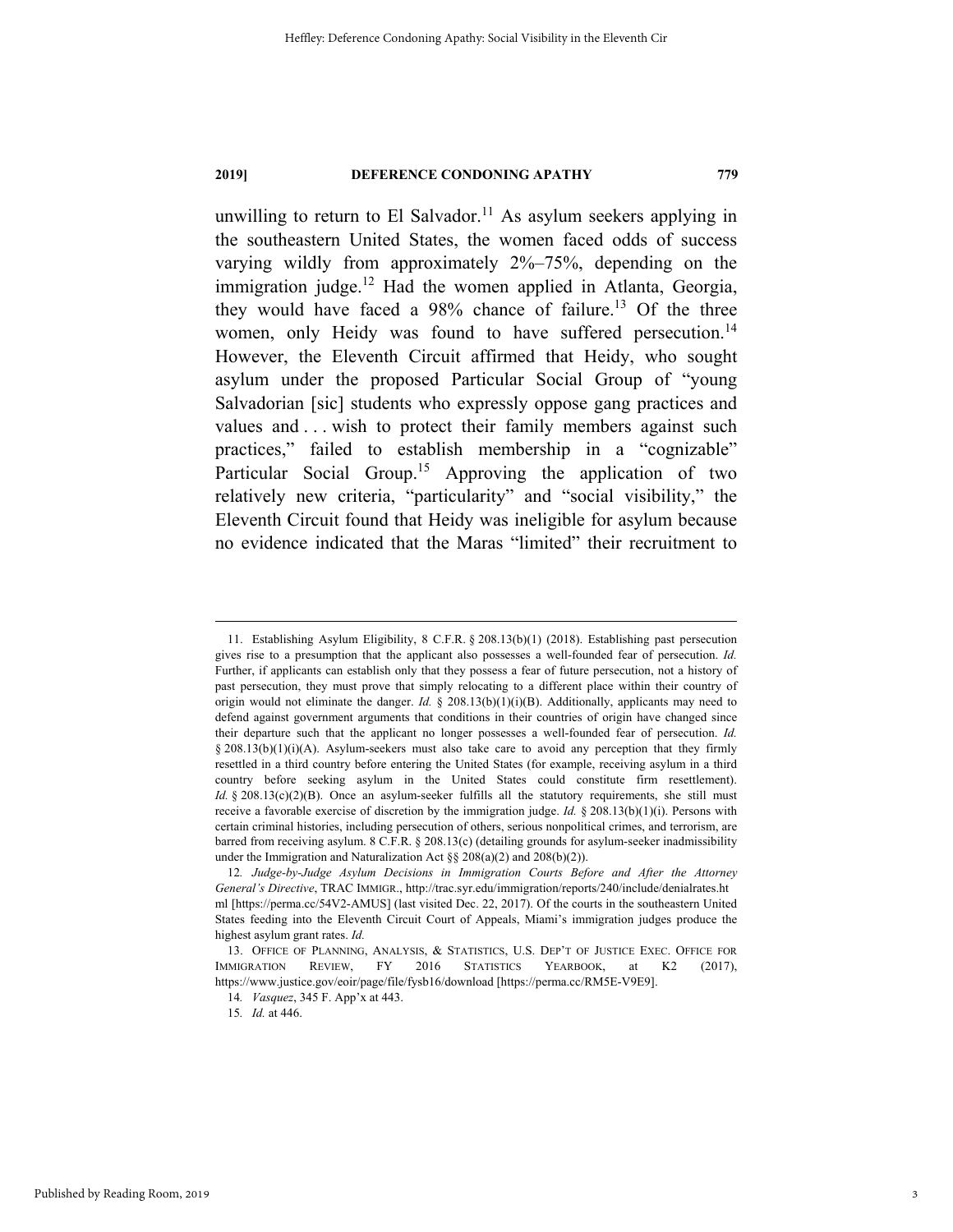students in Heidy's position and because students in Heidy's position were not "generally . . . recognizable by others in the community."<sup>16</sup>

The criteria used to deny Heidy's asylum application, particularity and social visibility, were not originally part of the Particular Social Group inquiry.<sup>17</sup> Social visibility, which requires asylum-seekers to prove that they were perceived as part of a "group" by society at large in their countries of origin, was not referenced as a requirement to forming a Particular Social Group in the Eleventh Circuit until 2006.18 Before the early 2000s, the circuit courts generally agreed that establishing persecution on account of membership in a Particular Social Group mirrored the requirement for establishing persecution based on race, religion, nationality, or political opinion.<sup>19</sup> This consensus recognized that each ground "describes persecution aimed at an immutable characteristic: a characteristic . . . either . . . beyond the power of an individual to change or . . . so fundamental to individual identity or conscience that it ought not be required to be changed."<sup>20</sup> The social-visibility requirement, which gained acceptance in the circuit courts beginning in 2006 to 2008, has been roundly criticized as irreconcilable with the pre-2000 line of accepted case law by commentators, international organizations, and some circuit courts.21 In their zeal to ensure that Particular Social Groups do not function as "catch-alls" for individuals who cannot neatly tie their persecution to their race,

 <sup>16</sup>*. Id.* The particularity requirement seeks to combat what courts viewed as overly broad, amorphously defined Particular Social Groups. S-E-G-, 24 I. & N. Dec. 579, 584–85 (B.I.A. 2008). Under this requirement, asylum applicants must concretely define the boundaries of their Particular Social Group. *Id.* at 585. Particular Social Groups defined too broadly or "inchoate" (for example, young women in Brazil) will fail the particularity inquiry and result in asylum application denials. *Id.* at 586.

 <sup>17.</sup> Fatma E. Marouf, *The Emerging Importance of "Social Visibility" in Defining a "Particular Social Group" and Its Potential Impact on Asylum Claims Related to Sexual Orientation and Gender*, 27 YALE L. & POL'Y REV. 47, 48 (2008).

 <sup>18.</sup> Castillo-Arias v. U.S. Attorney Gen., 446 F.3d 1190, 1194 (11th Cir. 2006).

 <sup>19.</sup> Acosta, 19 I. & N. Dec. 211, 233 (B.I.A. 1985), *overruled in part by* Mogharrabi, 19 I. & N. Dec. 439 (B.I.A. 1987).

<sup>20</sup>*. Id.*

 <sup>21.</sup> Nitzan Sternberg, *Do I Need To Pin a Target to My Back?: The Definition of "Particular Social Group" in U.S. Asylum Law*, 39 FORDHAM URB. L.J. 245, 295–96 (2011).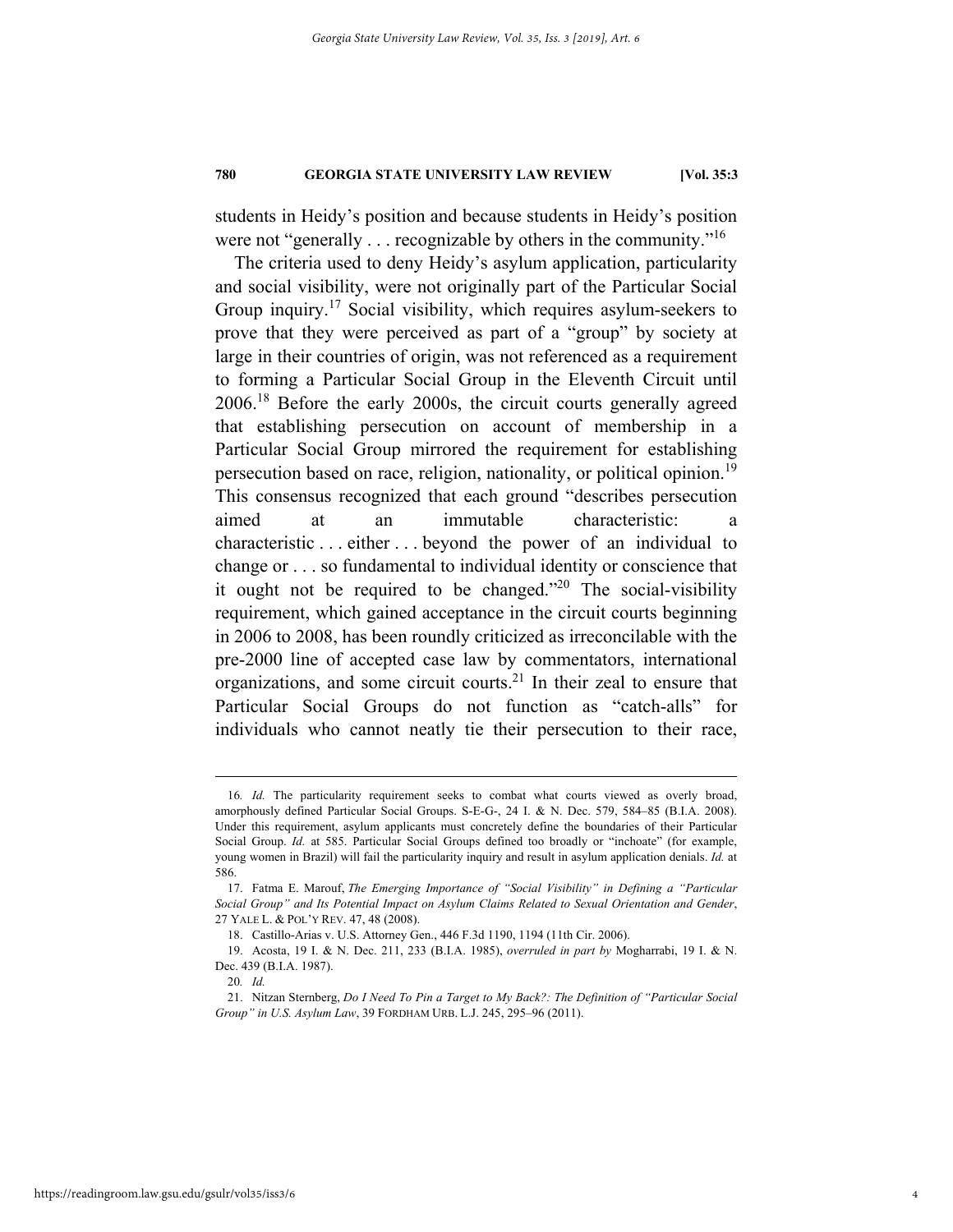religion, nationality, or political opinion, the courts have levied a requirement that results in vastly different outcomes for similar case facts and denials of claims that would have fulfilled the requirements for asylum before 2006.<sup>22</sup> United States circuit courts' continued rubber-stamping of lower courts' applications of the social-visibility criterion has strangled asylum grant rates and emboldened callous treatment toward asylum-seekers in immigration courts like Atlanta, where immigration judges have been observed belittling applicants and conducting proceedings without interpreters.<sup>23</sup> Were Lola, Yessenia, and Heidy to apply for asylum in Atlanta today, not only would they face a one-in-fifty chance of success but they would relive their trauma before judges noted for "appearing wholly disinterested" in asylum applicants' testimonies and only becoming alert when "scold[ing] an attorney or a respondent."<sup>24</sup>

This Note examines the history of the social-visibility requirement for Particular Social Groups in Eleventh Circuit asylum claims and the adjudication disparities that have resulted from its imposition in the southeastern United States. Part I of this Note introduces the asylum application process, examines the historical treatment of Particular Social Groups nationally, and traces the recent restrictions on Particular Social Groups within the Eleventh Circuit in particular.25 Part II compares the Eleventh Circuit's treatment of Particular Social Groups to treatment in the Third and Seventh Circuits and considers how previously successful claims for asylum would fare under the current state of the law in the Eleventh

25*. See infra* Part I.

 <sup>22</sup>*. Id.* at 295.

 <sup>23.</sup> Letter from Hallie Ludsin, Professor, Emory Law Sch., to Juan P. Osuna, Dir., Exec. Office for Immigration Review (Mar. 2, 2017), *available at* https://www.splcenter.org/sites/default/files/2017 atl\_complaint\_letter\_final.pdf.

<sup>24</sup>*. Id.*; *see also* OFFICE OF PLANNING, ANALYSIS, & STATISTICS, *supra* note 13.This grant rate has a chilling effect on immigration attorneys' willingness to accept asylum cases and access to pro or lowbono asylum assistance in Atlanta. Ted Hesson, *Why It's Almost Impossible To Get Asylum in Atlanta*, VICE (Jun. 8, 2016), https://www.vice.com/en\_us/article/bn38x5/why-its-almost-impossible-to-getasylum-in-atlanta [https://perma.cc/4YRZ-4UCS]. According to Professor Shana Tabak, although attorneys outside Atlanta can generally expect relief if they enter court "with good preparation and a meritorious case," in Atlanta, "attorneys don't seem to have that feeling when they go into a courtroom." *Id.*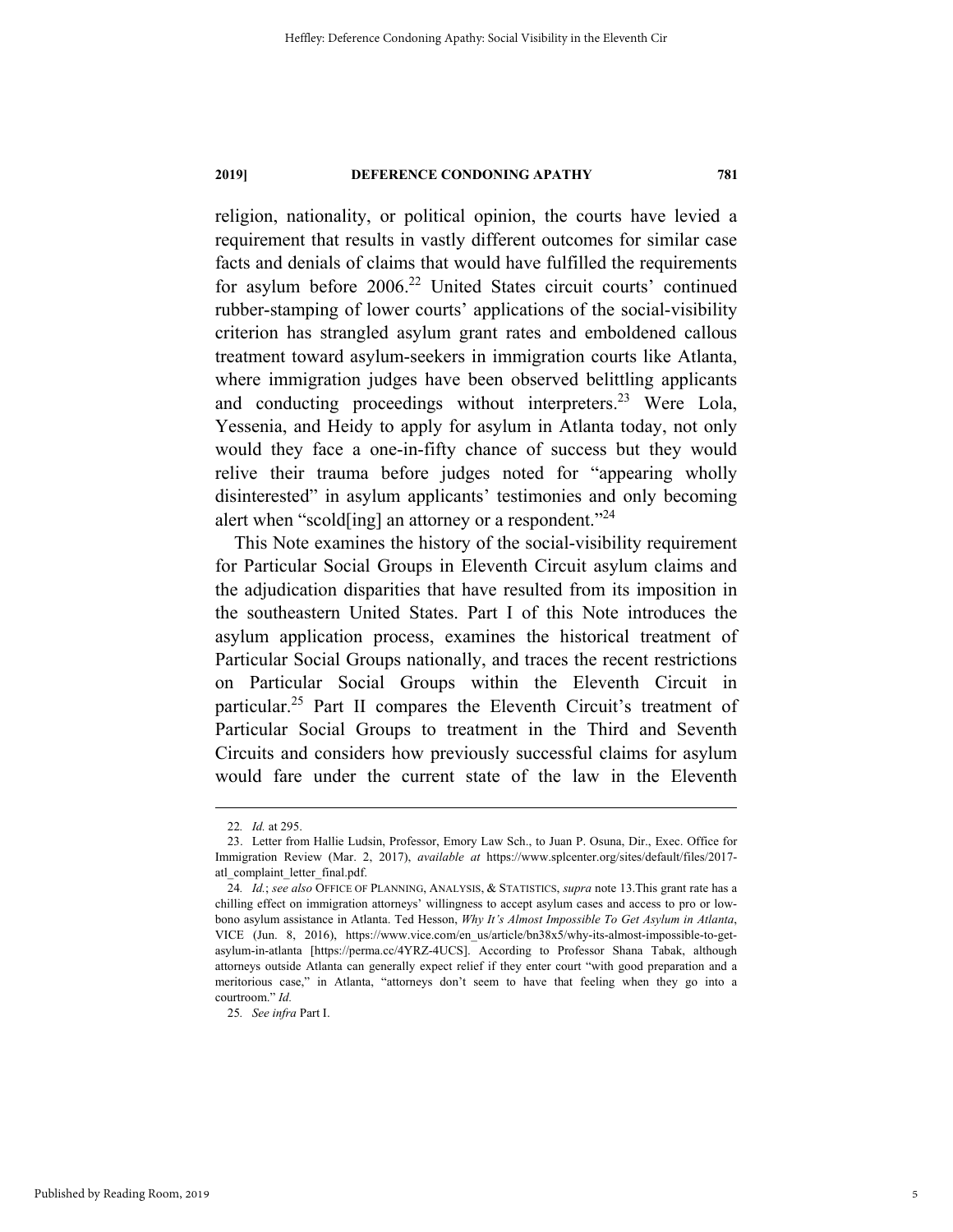Circuit.26 Last, Part III proposes that the Eleventh Circuit adopt a standard suggested by a prominent source of United States asylum law to evaluate Particular Social Groups and weighs the effects of this standard. $27$ 

# *I. Background*

# *A. Origins of United States Asylum Law*

The 1951 Convention Relating to the Status of Refugees (*"*1951 Convention*"*)—the *"*only global legal instrument dealing with the status and rights of refugees*"*—originally set forth the modern definition of *"*refugee*"* and defined *"*the kind of legal protection, other assistance, and social rights*"* that governments should provide to refugees.28 The United Nations High Commissioner for Refugees (*"*UNHCR*"*) serves as the *"*guardian*"* of the 1951 Convention and subsequent 1967 Protocol.<sup>29</sup> In 1980, the United States codified its international treaty obligations with the Refugee Act of 1980, declaring, *"*[I]t is the historic policy of the United States to respond to the urgent needs of persons subject to persecution in their homelands,*"* and promising to *"*encourage all nations to provide assistance and resettlement opportunities to refugees to the fullest extent possible.*"*<sup>30</sup>

30. Refugee Act of 1980, Pub. L. No. 96-212, § 101(a), 94 Stat. 102, 102. Numerous subsequent

 <sup>26</sup>*. See infra* Part II.

<sup>27</sup>*. See infra* Part III.

 <sup>28.</sup> U.N. Convention Relating to the Status of Refugees art. 1(A)(2), July 28, 1951, 189 U.N.T.S. 150; UNHCR, THE 1951 CONVENTION RELATING TO THE STATUS OF REFUGEES AND ITS 1967 PROTOCOL 5 (Sept. 2011) [hereinafter THE 1951 CONVENTION RELATING TO THE STATUS OF REFUGEES AND ITS 1967 PROTOCOL]. Under the Convention, a person is a refugee if he, "[a]s a result of events occurring before 1 January 1951 and owing to well[-]founded fear of being persecuted for reasons of race, religion, nationality, membership of a particular social group[,] or political opinion, is outside the country of his nationality and is unable or, owing to such fear, is unwilling to avail himself of the protection of that country; or who, not having a nationality and being outside the country of his former habitual residence as a result of such events, is unable or, owing to such fear, is unwilling to return to it." U.N. Convention Relating to the Status of Refugees art. 1(A)(2), July 28, 1951, 189 U.N.T.S. 150.

 <sup>29.</sup> THE 1951 CONVENTION RELATING TO THE STATUS OF REFUGEES AND ITS 1967 PROTOCOL, *supra* note 28, at 4. The 1967 Protocol "broaden[ed]" the 1951 Convention by eliminating its original "geographical and time limits"; for example, the limitation of refugees to people affected by events that occurred before January 1, 1951. *Id.*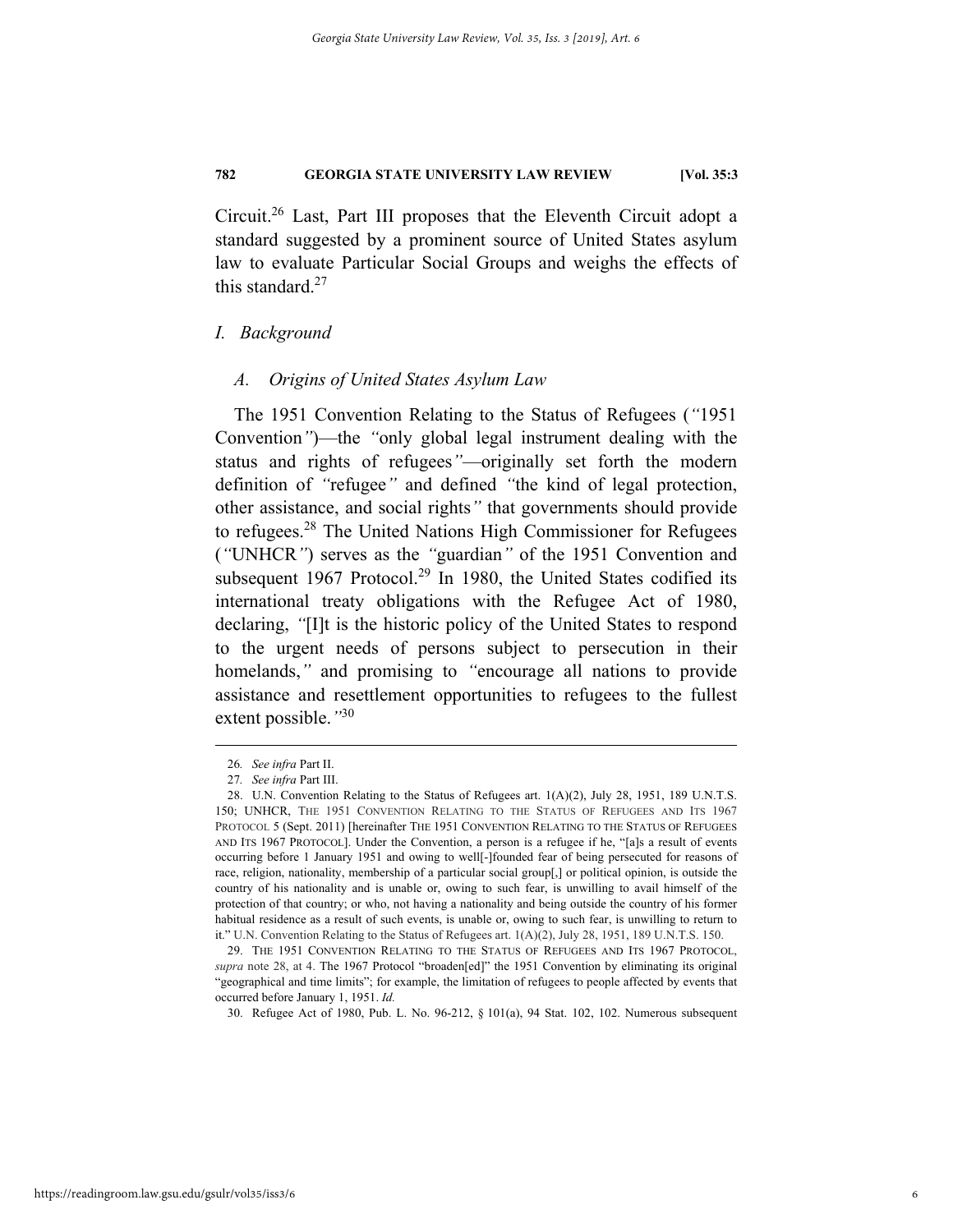# *B. Applying for Asylum*

# *1. Elements of Successful Asylum Claims*

To establish eligibility for asylum, applicants must prove that they are unable or unwilling to return to their country of origin because of past persecution (or a "well-founded fear" of future persecution) "on account of" race, religion, nationality, political opinion, or membership in a Particular Social Group.<sup>31</sup>

The elements of an asylum case are not statutorily defined; they have evolved through case law over the last several decades. $32$ Persecution "requires more than a few isolated incidents of verbal harassment or intimidation, unaccompanied by any physical punishment, infliction of harm, or significant deprivation of liberty."33 Applicants need to prove that one of the grounds was "at

 32. Martine Forneret, *Pulling the Trigger: An Analysis of Circuit Court Review of the "Persecutor Bar*,*"* 113 COLUM. L. REV. 1007, 1039 (2013).

statutes have modified immigration law; notable among these is 1996's Illegal Immigration Reform and Immigrant Responsibility Act ("IRIRA"). *See generally* Immigration Reform and Immigrant Responsibility Act of 1996, Pub. L. No. 104-208, 110 Stat. 3009-546. IRIRA added a requirement that asylum seekers demonstrate "by clear and convincing evidence" that they filed their asylum applications within one year of arriving within the United States, although some exceptional circumstances (for example, extreme medical conditions like comas or post-traumatic stress disorder) can allow asylum seekers to circumvent the requirement. *Id.* § 604(a), 110 Stat. at 3009-691 (codified as amended at 8 U.S.C. § 1158(a)(2)(B) (1998)).

 <sup>31. 8</sup> C.F.R. § 208.13 (2018). Successfully proving past persecution accords applicants the "presumption" of a well-founded fear of future persecution. *Id.* However, an asylum officer or immigration judge can rebut this presumption by determining that "a fundamental change in circumstances" occurred "such that the applicant no longer has a well-founded fear of persecution" in his home country or that "the applicant could avoid future persecution by relocating to another part of" his home country. *Id.*

 <sup>33.</sup> Mikhailevitch v. INS., 146 F.3d 384, 390 (6th Cir. 1998). Further, applicants must prove that the persecution suffered entailed both objective and subjective components. *See* Saleh v. U.S. Dep't of Justice, 962 F.2d 234, 239 (2d Cir. 1992) ("The applicant must show he has a subjective fear of persecution[] and that the fear is grounded in objective facts."). Asylum seekers typically cannot establish that "prosecution for criminal violations of fairly administered laws" entails persecution. Janusiak v. INS, 947 F.2d 46, 48 (3d Cir. 1991). *But see* Dwomoh v. Sava, 696 F. Supp. 970, 972–79 (S.D.N.Y. 1988) (ruling that a former Ghanaian soldier who, "disturbed by worsening political conditions (including summary execution of eight generals and several judges, among others)," committed to "participate in resistance activities" involving "free[ing] his friend from prison and . . . support[ing] a coup against the military government" did suffer persecution by the government because the Ghanaian government provided no due process protections, may have punished the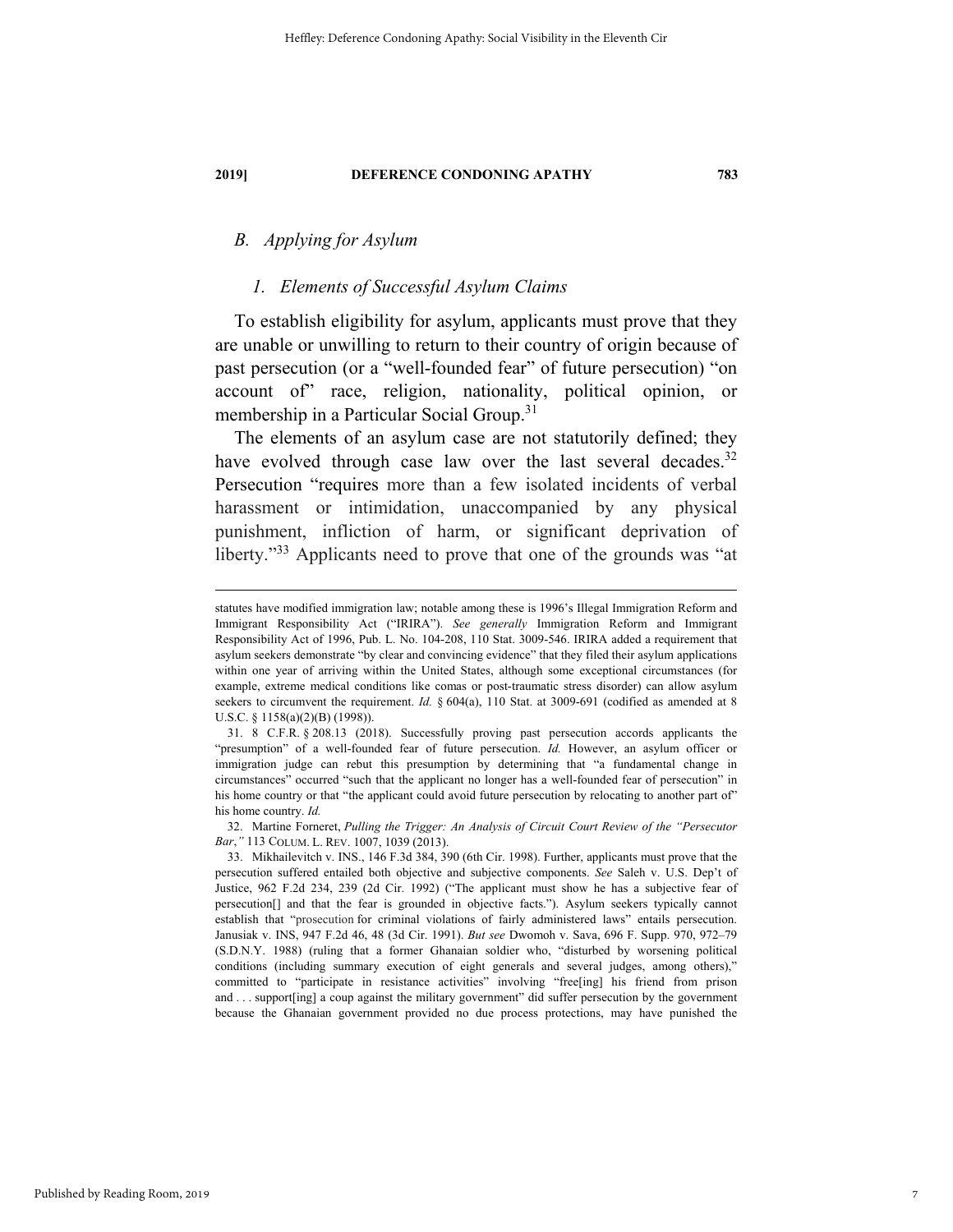least one central reason" for the claimed persecution.<sup>34</sup> The phrase "on account of" requires that the persecution be "causally linked" to one of the statutory grounds.<sup>35</sup> Among the five grounds (race, religion, nationality, political opinion, or membership in a Particular Social Group), Particular Social Groups—the most amorphous, politically vulnerable ground—generates the most confusion and debate.36

# *2. Procedure*

Applicants can seek asylum affirmatively within one year of arrival in the United States (subject to certain exceptions) or defensively after being placed in removal (deportation) proceedings.37 Affirmative asylum seekers attend nonadversarial

In *INS v. Elias-Zacarias*, the Court considered the case of a Guatemalan man who was seeking asylum based on political opinion. His basic claim was that he was being pressured to join a guerrilla group opposed to the government. He feared that if he did join, the government would harm him and his family, so he left Guatemala. In an opinion by Justice Scalia, the Court upheld the Board of Immigration Appeals'[s] ("BIA") decision denying asylum and reversed the [c]ourt of [a]ppeals, finding that any persecution Elias-Zacarias would face could not be proven to be on account of his political opinion. Elias-Zacarias failed to demonstrate that he had a political opinion or that his opinion was the motivating factor behind his persecution. In short, the Court required convincing evidence of the motive of the persecutor, which would (presumably) prove that the asylum seeker was being persecuted on account of an enumerated ground. Through this decision, the Court effectively shifted the focus from the fear experienced by the victim to the thoughts and motives of the persecutor. Thus, a two-part test to establish a nexus between persecution and an enumerated ground developed. To pass this test, the asylum seeker must (1) establish that she has a race, religion, nationality, social group membership, or political opinion, and (2) show that the persecutor was motivated by that race, religion, etc. Proving the persecutor's motive is often difficult, if not impossible, and courts have subsequently encountered significant difficulties in applying *Elias-Zacarias*'s holding.

37*. Obtaining Asylum in the United States*, U.S. CITIZENSHIP & IMMIGR. SERVS.,

applicant "arbitrarily," and given the political conditions in Ghana, "a coup [may have been] the only means by which political change [could have been] effected.").

 <sup>34.</sup> REAL ID Act of 2005, Pub. L. No. 109–13, § 101, 119 Stat. 231, 303 (codified as amended at 8 U.S.C. § 1158(b)(1)(B)(i) (2006)).

 <sup>35.</sup> Karen Musalo, *Revisiting Social Group and Nexus in Gender Asylum Claims: A Unifying Rationale for Evolving Jurisprudence*, 52 DEPAUL L. REV. 777, 781 (2003). This requirement, called the "nexus" between one of the five protected grounds and the persecution, is often difficult to prove:

Brigette L. Frantz, Note, *Proving Persecution: The Burdens of Establishing a Nexus in Religious Asylum Claims and the Dangers of New Reforms*, 5 AVE MARIA L. REV. 499, 511 (2007).

 <sup>36.</sup> Marouf, *supra* note 17, at 48.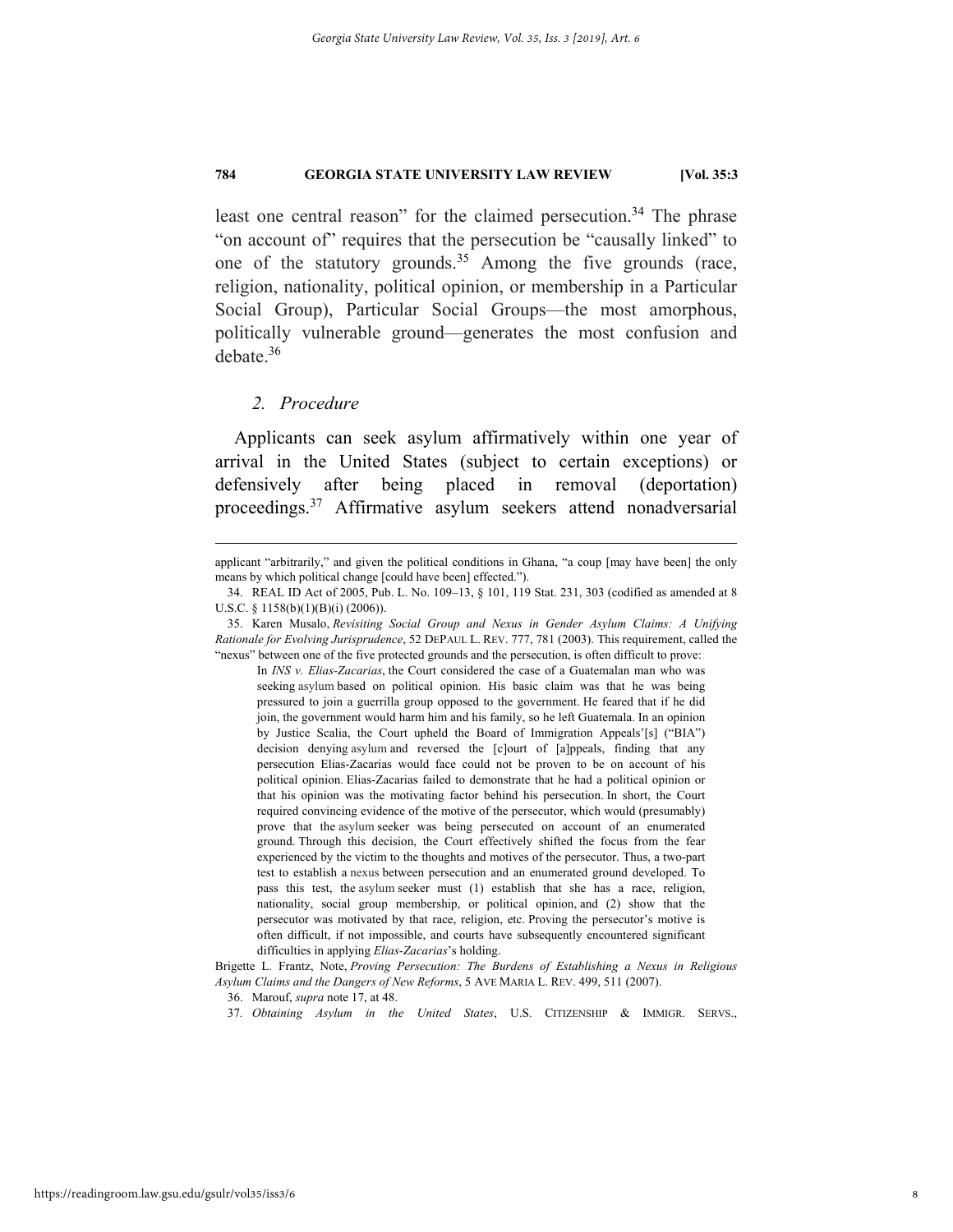interviews with asylum officers.<sup>38</sup> Defensive asylum seekers and affirmative asylum seekers whose applications were denied by an asylum officer (and are not present in the country under another legal status like a work visa) are issued a notice to appear for a hearing in front of an immigration judge. $39$ 

During this adversarial process, the immigration judge hears arguments from the applicant and from the United States government (represented by an attorney from Immigration and Customs Enforcement  $(ICE)$ ).<sup>40</sup> Approximately 91% of asylum seekers who face this hearing without an attorney are denied asylum.<sup>41</sup> If the immigration judges exercise their discretion to deny the application, the decision can be appealed to the Board of Immigration Appeals ("BIA"), the United States's "highest administrative body for interpreting and applying immigration laws."<sup>42</sup> Faced with another

40*. Obtaining Asylum in the United States*, *supra* note 37.

41*. Judge Earle B. Wilson*, TRAC IMMIGR., http://trac.syr.edu/immigration/reports/judgereports/00132ATL/index.html [https://perma.cc/8RT6- L629] (last visited Sept. 24, 2017).

42*. Board of Immigration Appeals*, U.S. DEP'T JUST., https://www.justice.gov/eoir/board-ofimmigration-appeals [https://perma.cc/R7AB-CBCF] (last updated Oct. 15, 2018). Even if an immigration judge finds an applicant eligible to receive asylum, the judge may exercise discretion to deny asylum relief:

[C]ourts and [immigration judges (IJs)] should consider, when relevant, the following non-exhaustive list of factors as part of the totality of the circumstances. On the positive side, an IJ should consider:

https://www.uscis.gov/humanitarian/refugees-asylum/asylum/obtaining-asylum-united-states [https://perma.cc/6D2L-8KS6] (last updated Oct. 19, 2015).

<sup>38</sup>*. Id.*

<sup>39</sup>*. Id.* Defensive asylum seekers are typically detained. To secure release from detention, a detained asylum seeker must pass a "credible fear" interview. Review of Credible Fear Determination, 8 C.F.R. § 1003.42 (2018). Taking into account an asylum seeker's credibility, asylum officers examine whether a "significant possibility" exists that the asylum seeker could establish asylum eligibility in a full hearing. *Id.* If a significant possibility exists, the asylum officer may release the asylum seeker on bond. *Id.*

<sup>1)</sup> Family, business, community, and employment ties to the United States, and length of residence and property ownership in this country;

<sup>2)</sup> Evidence of hardship to the alien and his family if deported to any country, or if denied asylum such that the alien cannot be reunited with family members (as derivative asylees) in this country;

<sup>3)</sup> Evidence of good character, value, or service to the community, including proof of genuine rehabilitation if a criminal record is present;

<sup>4)</sup> General humanitarian reasons, such as age or health;

<sup>5)</sup> Evidence of severe past persecution and/or well-founded fear of future persecution,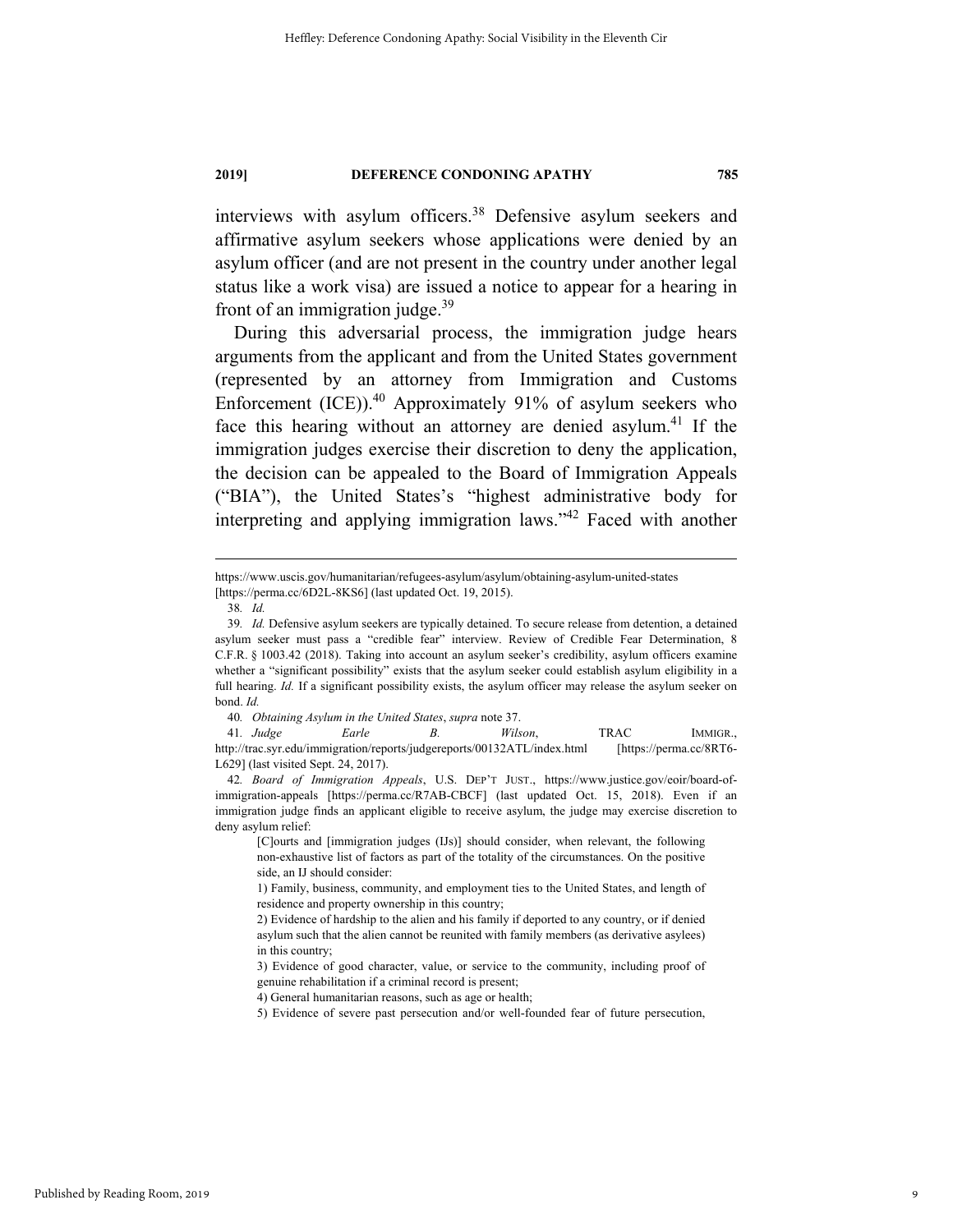denial, asylum seekers may seek federal review by a court of appeals. These appeals rarely succeed. The Courts of Appeals usually defer to the BIA under the doctrine of *Chevron* deference, which means, that the BIA's conclusions can only be overturned if "any reasonable adjudicator would be compelled to conclude to the contrary."<sup>43</sup> Considering the "extreme hardships and difficulties that result" from deportation, some commentators have called for more exacting review of lower courts' decisions.44 *Chevron* deference, which bows to the BIA's judgment in part to promote adjudicative uniformity, has precipitated a post-social-visibility drop in the percentage of cases

Zuh v. Mukasey, 547 F.3d 504, 510–11 (4th Cir. 2008) (internal citations omitted).

including consideration of other relief granted or denied the applicant (e.g., withholding of removal or CAT protection).

On the negative side, relevant factors include the:

<sup>1)</sup> Nature and underlying circumstances of the exclusion ground;

<sup>2)</sup> Presence of significant violations of immigration laws;

<sup>3)</sup> Presence of a criminal record and the nature, recency, and seriousness of that record, including evidence of recidivism;

<sup>4)</sup> Lack of candor with immigration officials, including an actual adverse credibility finding by the IJ;

<sup>5)</sup> Other evidence that indicates bad character or undesirability for permanent residence in the United States.

We emphasize that an IJ need not analyze or even list every factor. To the contrary, we explicitly reject such an "inflexible test" and recognize the "undesirability and 'difficulty, if not impossibility, of defining any standard in discretionary matters of this character.'" But at the very least, an IJ must demonstrate that he or she reviewed the record and balanced the *relevant* factors and must discuss the positive or adverse factors that support his or her decision.

 <sup>43. 8</sup> U.S.C. § 1252(b)(4)(B) (2018). The Ninth Circuit Court of Appeals recently invalidated § 1252(e), but § 1252(b) remains valid. Thursaissigiam v. U.S. Dep't of Homeland Sec., No. 18-55313, 2019 WL 1065027 at \*5 (9th Cir. Mar. 7, 2019). Before 1984, courts applied varying, inconsistent standards of review to decisions from administrative agencies. Cass R. Sunstein, *Law and Administration After* Chevron, 90 COLUM. L. REV. 2071, 2082 (1990). In *Chevron U.S.A., Inc. v. Natural Res. Def. Council, Inc.*, the Supreme Court implemented "a two-step inquiry. The first question was whether Congress had explicitly foreclosed the agency's decision. The second was whether that decision was reasonable or permissible." *Id.* at 2084. *Chevron* deference, in combination with the "limited scope of judicial review," began to concentrate the BIA's power "not only to decide cases but also to shape future law. As a result, the proposed centralization of judicial review would alter the extent of the concentration of adjudicatory power only marginally." Stephen H. Legomsky, *Restructuring Immigration Adjudication*, 59 DUKE L.J. 1635, 1707 (2010).

 <sup>44.</sup> Matthew F. Soares, *Agencies and Aliens: A Modified Approach to* Chevron *Deference in Immigration Cases*, 99 CORNELL L. REV. 925, 944 (2014). Previously a common law concept applied in criminal and early immigration cases, the idea of "lenity" pushed courts "to construe ambiguous laws in favor of the defendant *due to the overwhelming constitutional concerns associated with punishment* and depriving an individual of life, liberty, or property." *Id.* at 933 (emphasis added).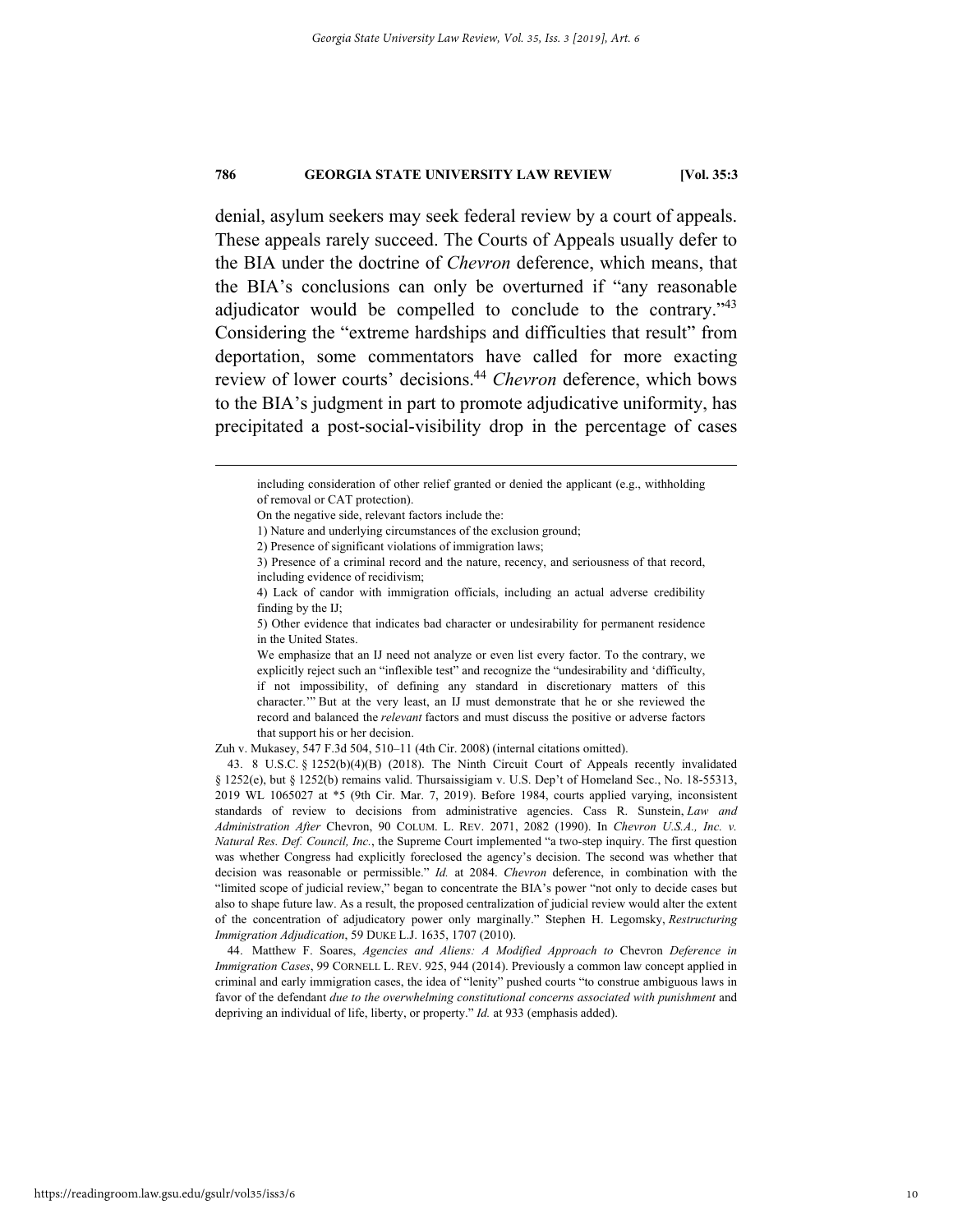reversed or remanded by a court of appeals from 17.5% in 2006 to 11.3% in 2016.<sup>45</sup>

#### *C. The Thorniest Basis for Asylum: Particular Social Group*

For years, *Matter of Acosta* offered leading guidance in forming cognizable Particular Social Groups; members must possess a "common, immutable characteristic" (similar to race, religion, nationality, or political opinion) that is "so fundamental to individual identity or conscience that it ought not be required to be changed."<sup>46</sup> Immutable characteristics that may form the basis for a Particular Social Group under *Matter of Acosta*'s formulation include "sex, color, or kinship ties, or in some circumstances . . . a shared past experience such as former military leadership or land ownership."<sup>47</sup> In adopting this approach to Particular Social Groups, the BIA expressed its objective of restricting asylum grants to applicants who were either unable or could not be conscientiously required to avoid persecution by forsaking past experiences or values central to their identities.<sup>48</sup>

# *1. An Additional Requirement: Social Visibility*

In its 2006 decision, *In Re C-A-*, the BIA began to include social visibility as an additional requirement for Particular Social Groups. This change occurred after the UNHCR refined its definition of Particular Social Groups, limiting members to "persons who share a

 <sup>45.</sup> John Guendelsberger, *Circuit Court Decisions for December 2016 and Calendar Year Totals for 2016*, IMMIGR. L. ADVISOR (Exec. Office for Immigration Review, D.C.), Jan. 2017, at 3; Soares, *supra*  note 44, at 931. As opposed to cases involving expedited removal orders and those in which "noncitizens are removable on crime-related grounds," which cannot be appealed, asylum cases are reviewable and "make up the bulk of the courts' immigration caseloads." Legomsky, *supra* note 43, at 1643–44. Appeals from BIA decisions flood federal courts, occupying a significant portion of federal circuits' caseloads and resulting in "duplicat[ion]" of the BIA's decisions, with few cases reaching a different result. *Id.* at 1646.

 <sup>46.</sup> Acosta, 19 I. & N. Dec. 211, 212 (B.I.A. 1985), *overruled in part by* Mogharrabi, 19 I. & N. Dec. 439 (B.I.A. 1987).

<sup>47</sup>*. Id.* at 233.

<sup>48</sup>*. Id.*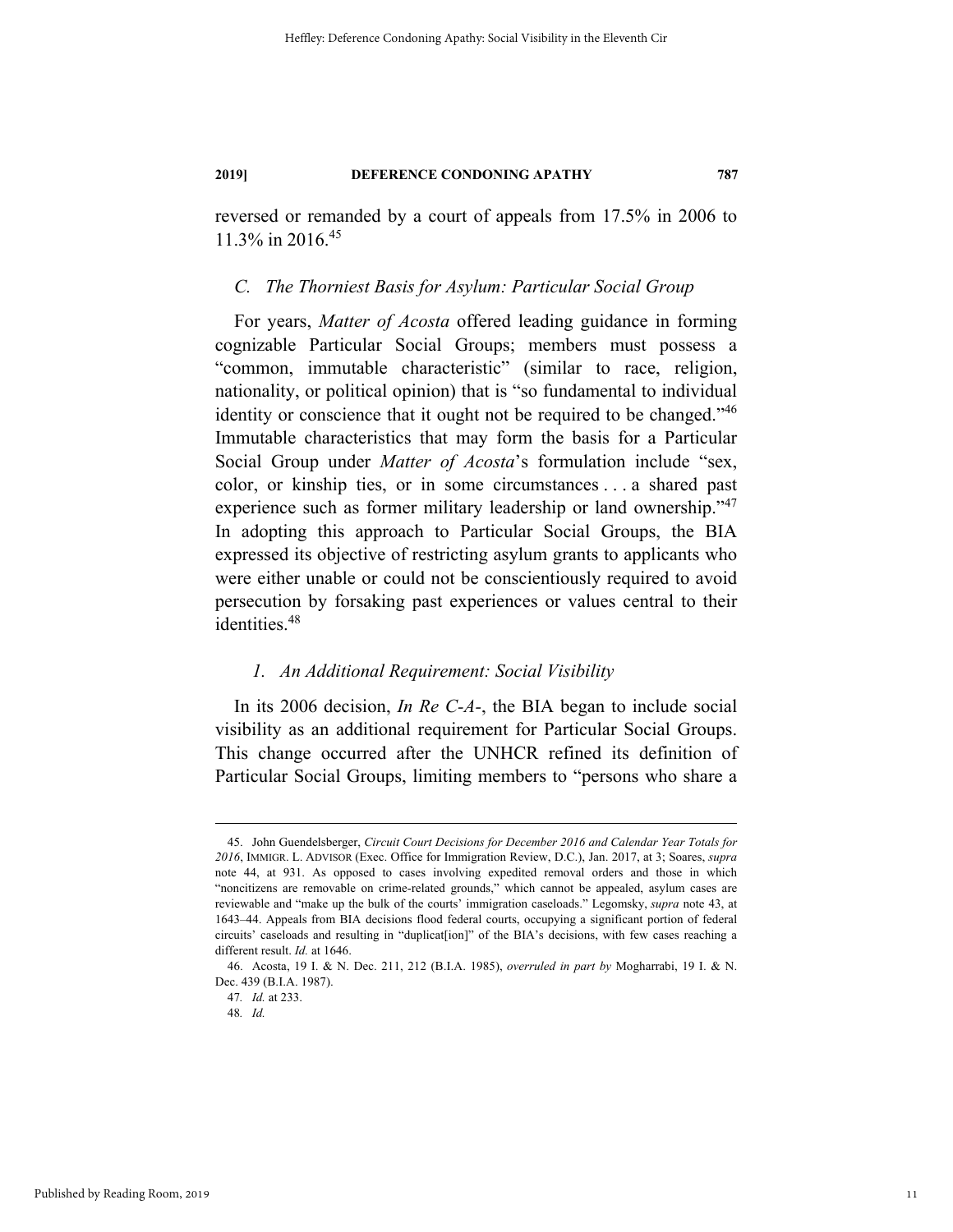common characteristic other than their risk of being persecuted, or who are perceived as a group by society."<sup>49</sup> The same year, in *Castillo-Arias v. U.S. Attorney General*, the Eleventh Circuit Court of Appeals suggested that the social-visibility criterion was always a part of the Particular Social Group analysis dating back to before *Matter of Acosta*, stating that "the two illustrations provided in *Acosta*, 'former military leadership and land ownership'—are also easily recognizable traits."50 Ultimately, the court in *Castillo-Arias*  found that noncriminal informants working against the Cali drug cartel in Colombia were not sufficiently "visible" to form a Particular Social Group.<sup>51</sup> Because "the very nature of [serving as an informant against a drug cartel] prevented the applicant from 'being recognized by society at large,'" he was "not visible enough to be considered a member of a 'particular social group."<sup>52</sup>

# *2. Castillo-Arias's Legacy in the Eleventh Circuit*

The Eleventh Circuit continued to defer to the BIA's new criterion in 2008, holding that "Honduran schoolboys who conscientiously refuse to join gangs" were not sufficiently socially visible.<sup>53</sup> In *Gomez-Benitez v. U.S. Attorney General*, the court again warned against the use of Particular Social Groups as "a 'catch-all' ground

 <sup>49.</sup> Castillo-Arias v. U.S. Attorney Gen., 446 F.3d 1190, 1193 (11th Cir. 2006); UNHCR, *Guidelines on International Protection: "Membership of a Particular Social Group" Within the Context of Article 1A(2) of the 1951 Convention and/or its 1967 Protocol Relating to the Status of Refugees*, ¶ 11, U.N. Doc. HCR/GIP/02/02 (May 7, 2002) [hereinafter *Guidelines on International Protection*]; *see also* S-E-G-, 24 I. & N. Dec. 579, 579–87 (B.I.A. 2008) (holding that two Salvadoran teenagers who were approached by MS-13 gang members and asked to join the gang, beaten, threatened, and told their sister would be raped if they did not join the gang did not belong to a sufficiently socially visible group because "Salvadoran youth who are recruited by gangs but refuse to join" are not "'perceived as a group' by society[]" and do not "suffer from a higher incidence of crime than the rest of the population." Although the court was wary of allowing asylum seekers to define particular social groups by the persecution their members experienced, this reasoning seems to require a higher level of persecution and focused targeting for a group to be considered a particular social group.).

<sup>50</sup>*. Castillo-Arias*, 446 F.3d at 1194.

<sup>51</sup>*. Id.* at 1198. However, countless Particular Social Groups accepted under *Matter of Acosta*'s formula might not be sufficiently "visible" in society's eyes to form a more visible group than noncriminal informants working against a drug cartel. *Id.* at 1197.

<sup>52</sup>*. Id.*

 <sup>53.</sup> Gomez-Benitez v. U.S. Attorney Gen., 295 F. App'x 324, 326 (11th Cir. 2008).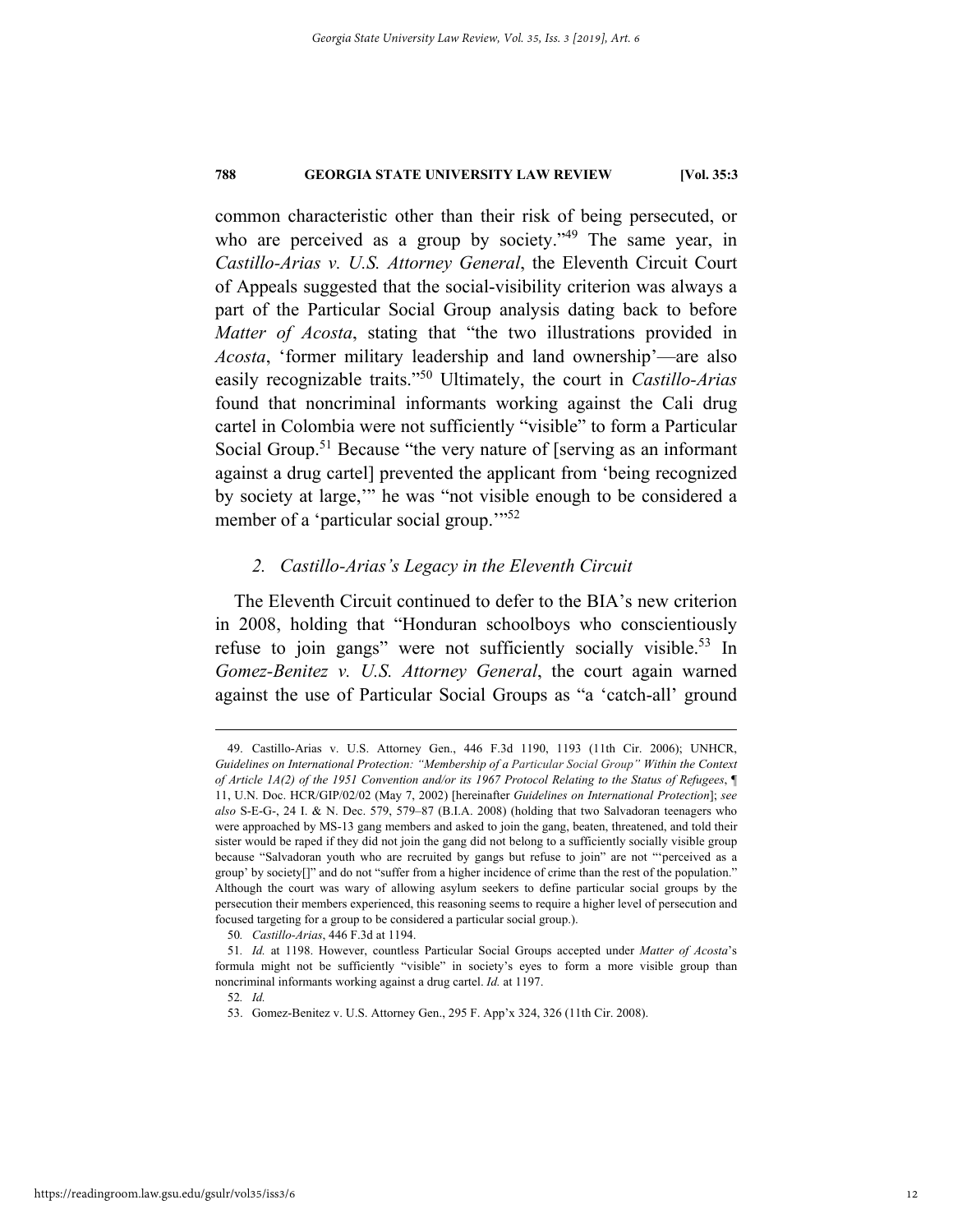for all persons alleging persecution . . . who cannot establish refugee status under any of the other recognized grounds."54 The next year, the Eleventh Circuit extended this same reasoning to the proposed Particular Social Group of young men who pledged membership to a formal group protesting against the MS-13 gang.<sup>55</sup> In 2010, the Eleventh Circuit held that a dental-prosthetics expert in Colombia was not a member of a sufficiently visible Particular Social Group.<sup>56</sup> The same year, professionals unwilling to collaborate and share their knowledge and skills with revolutionaries against the Colombian government were also denied status as members of a Particular Social Group.<sup>57</sup> Drawing a parallel to noncriminal informants, the Eleventh Circuit held in *Jai Lok Ling v. U.S. Attorney General* that business owners who owe money to loan sharks lack social visibility because loan sharks' crimes "tend to be criminal in nature and are often conducted secretly."58

Even when an individual is misidentified publicly in a Honduran newspaper as a murderer, the Eleventh Circuit will not find that she is sufficiently socially visible to be counted as part of a Particular Social Group if doing so would run the risk of allowing her to use

 <sup>54</sup>*. Id.*

<sup>55</sup>*. See* Navas-Villanueva v. U.S. Attorney Gen., 338 F. App'x 859, 861 (11th Cir. 2009) (holding that a young man belonging to a formal group protesting against MS-13 was not a member of a particular social group because he was not sufficiently socially visible).

<sup>56</sup>*. See* Cantillo-Charris v. U.S. Attorney Gen., 382 F. App'x 817, 819–20 (11th Cir. 2010) (finding that a dentist who operated a dental-prosthetics laboratory and received numerous threats from gang members promising consequences if he did not provide dental-prosthetics services who left his profession and began to sell bananas instead in order to escape from the gangs was not sufficiently socially visible).

<sup>57</sup>*. See* de Padilla v. U.S. Attorney Gen., 403 F. App'x 472, 473 (11th Cir. 2010) (holding that a man with education and training desired by revolutionaries who refused to share his skills to revolutionaries was not a member of a particular social group because "countless persons could declare membership based on any occupational skill they possess that is desired by the revolutionaries.").

 <sup>58.</sup> Ling v. U.S. Attorney Gen., 404 F. App'x 426, 429 (11th Cir. 2010). Like noncriminal informants, business owners in debt to loan sharks are too "numerous and inchoate"; the court also found this particular-social-group formulation unacceptable because it was defined by persecution by the loan sharks. *Id.* The Eleventh Circuit reaffirmed its distaste for noncriminal informants in *Pinzon Pulido v. U.S. Attorney General*, where it found that a paid informant who worked against a Colombian cartel for several years engaged in "risks similar to those of the police or military" and thus could not be considered a member of a cognizable particular social group. Pinzon Pulido v. U.S. Attorney Gen., 427 F. App'x 729, 730 (11th Cir. 2011).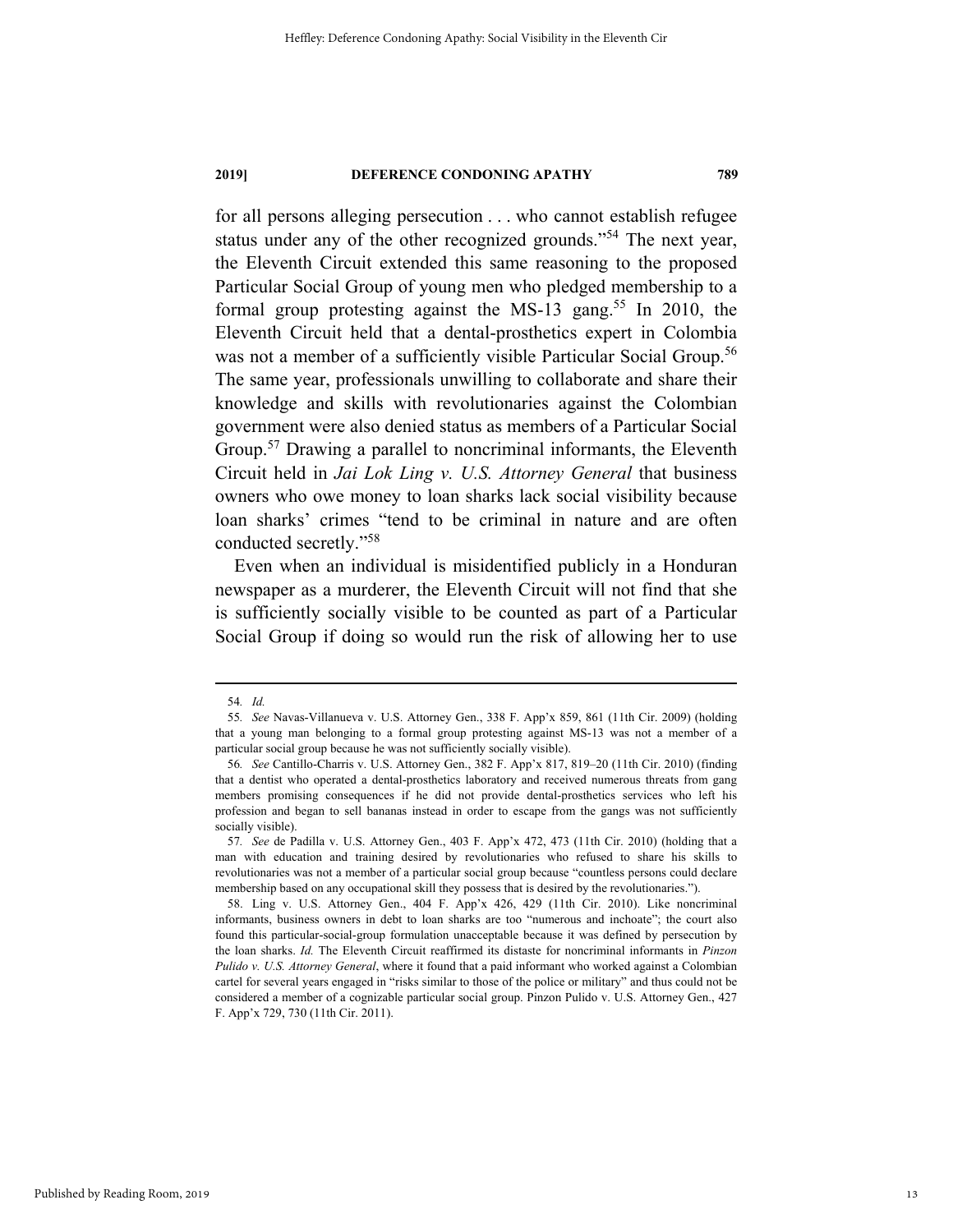membership in this Particular Social Group as a catchall when her persecution did not fit into one of the other four grounds.<sup>59</sup> Additionally, wearing a uniform specifically distinguishing oneself as a United States embassy security guard will not render an individual sufficiently socially visible for the Eleventh Circuit. In 2011, the court determined that the Haitian society would not perceive a former embassy guard as a member of a Particular Social Group because he did not prove that this group would "be generally recognized and perceived as a group in [his] community."60 This narrow construction of Particular Social Groups continues today.61 In the summer of 2018, then-Attorney General Jefferson B. Sessions III issued a controversial opinion in *Matter of A-B*, overturning a previous BIA decision approving surviving domestic violence as a potential basis

 <sup>59.</sup> Solis v. U.S. Attorney Gen., 411 F. App'x 256, 257–58 (11th Cir. 2011). In declining the woman's petition for review of the single-panel BIA decision, the Eleventh Circuit also offered as justification "that being misidentified by a newspaper as a murderer falls outside the category of shared experiences that Congress intended to protect." *Id.* at 259. Although the woman's son and husband were murdered in Guatemala after her misidentification, the Eleventh Circuit found that her failure to "present any evidence beyond her own assertion" that the misidentification spurred the murders dampened her motion to reopen her asylum application. Solis v. U.S. Attorney Gen., 463 F. App'x 859, 862 (11th Cir. 2012).

 <sup>60.</sup> Pierre v. U.S. Attorney Gen., 432 F. App'x 845, 848 (11th Cir. 2011).

 <sup>61.</sup> In 2011, the Eleventh Circuit also upheld the BIA's decision that a family targeted as part of a blood feud could not represent a cognizable Particular Social Group because the targeted family was not "sufficiently visible to Albanian society as a whole." Perkeci v. U.S. Attorney Gen., 446 F. App'x 236, 239 (11th Cir. 2011). Two years later, the Eleventh Circuit also found that a woman seeking asylum on the basis of her membership in the Particular Social Group of attractive women sexually harassed by government or police offers was not sufficiently socially visible. Udesh v. U.S. Attorney Gen., 518 F. App'x 921, 924 (11th Cir. 2013). In 2014, the Eleventh Circuit upheld a lower court's determination that witnesses to a police murder in South Africa were, like noncriminal informants, insufficiently socially visible to belong to a Particular Social Group. Swart v. U.S. Attorney Gen., 552 F. App'x 922, 925 (11th Cir. 2014). The same year, the Eleventh Circuit explicitly defied *Matter of Acosta* by affirming that former military members who testified in successful investigations and prosecutions of illegal armed groups in Colombia were not socially visible because the criminal proceedings were private and, as with regular noncriminal informants, the court found no evidence that "the drug cartel would treat informants differently from any other person the cartel perceived to have interfered with its activities." Granados v. U.S. Attorney Gen., 578 F. App'x 866, 871–72 (11th Cir. 2014). The court also noted that the danger cartels pose to the population at large diluted the court's perception of danger to this witness specifically: "virtually the entire population is a potential subject of persecution by the cartel." *Id.* In 2015, the Eleventh Circuit affirmed the lower court's decision not to recognize religious teachers who explicitly oppose gang membership and "deter other[s] from joining" gangs as socially visible by insisting that the Roman Catholic catechist at issue, who urged his constituents against joining the Maras, "had not distinguished his particular social group from people who oppose criminal organizations generally." Balam-Ruiz v. U.S. Attorney Gen., 608 F. App'x 908, 909 (11th Cir. 2015).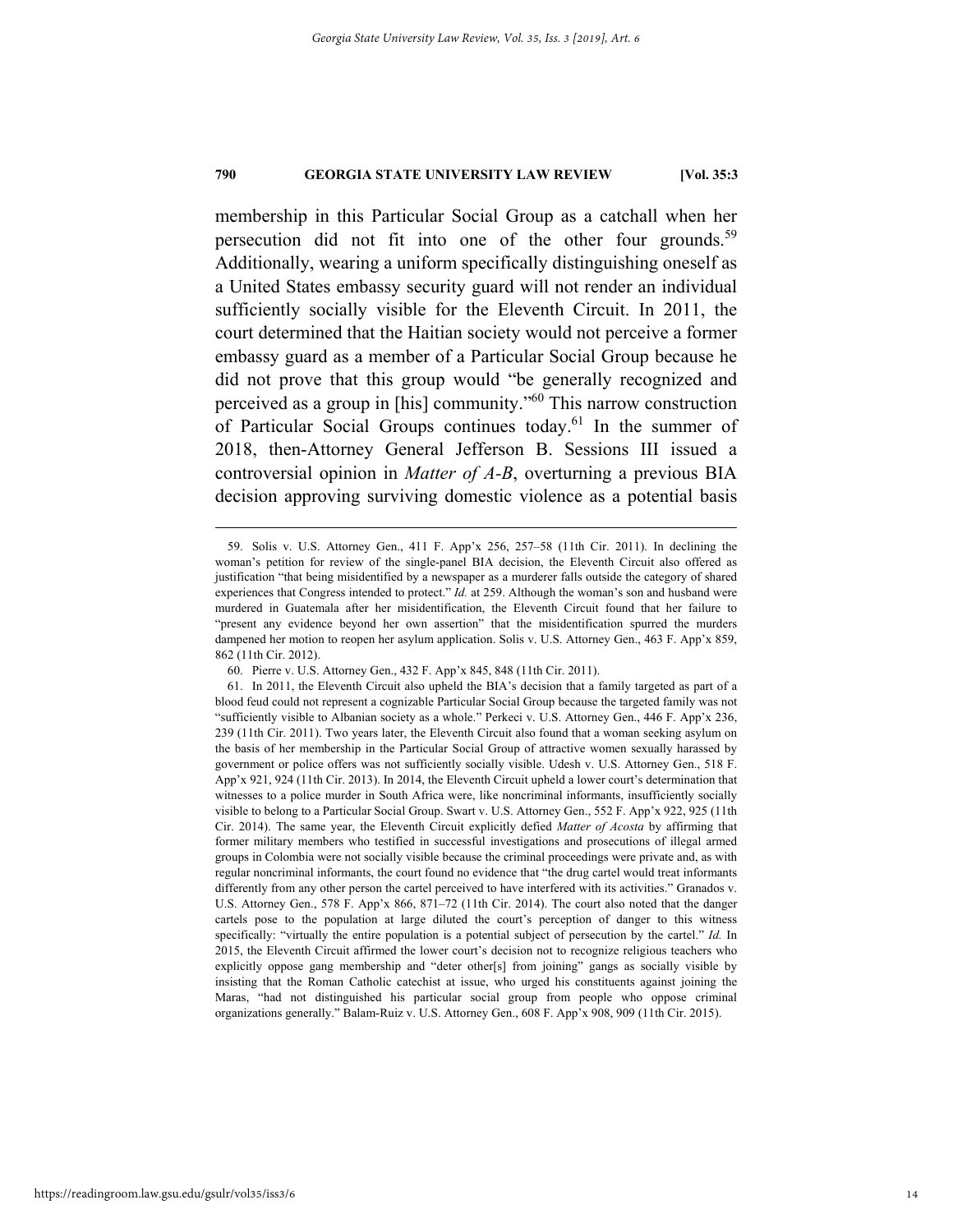for forming a Particular Social Group.62 *Matter of A-B* encourages immigration judges to take an even stricter posture toward Particular Social Groups, urging that "[g]enerally, claims by aliens pertaining to domestic violence or gang violence perpetrated by nongovernmental actors will not qualify for asylum," sparking fears among immigrant activists that judges would outright forbid Particular Social Groups involving gender or gang ties. $63$  Although the Eleventh Circuit has reviewed BIA decisions since *Matter of A-B*, it has not yet cited the decision as controlling authority.

## *II. Analysis*

The UNHCR itself, whose updated 2002 guidelines inspired the social-visibility requirement, has suggested that the BIA misinterpreted its guidance by adopting social visibility as an *additional* requirement to the Particular-Social-Group inquiry, stating in an amicus brief that "groups need not be easily recognizable to the general public" to be perceived as a Particular Social Group.<sup>64</sup> Instead, the UNHCR clarified that its guidelines "sought to reconcile" two different approaches to evaluating Particular Social Groups ("protected characteristics" and "social perception") by

DHS argues in its brief that the Board has adopted a new test in *Matter of C-A-*, 23 I & N Dec. 951 (BIA 2006) that adds an additional requirement to the "immutable or fundamental characteristic" approach to the particular social group analysis that was established in *Matter of Acosta*, 19 I&N Dec. 211 (1985). According to DHS, the additional requirement is that there must be "social perception" or "visibility" of the group. It is not clear to us that the Board meant to adopt such a requirement, particularly given that the Board in *Matter of C-A-* referenced the definition set forth in the UNHCR Guidelines on Membership of a Particular Social Group, which does not include a requirement that a particular social group meet the "social perception" test nor that the group be "socially visible."

*Id.* at 6. The UNHCR does caution against imposing too rigid a test, urging the Board against "adopting such a rigid approach which may disregard groups that the Convention is designed to protect." *Id.* at 10.

 <sup>62.</sup> A-B-, 27 I. & N. Dec. 316, 316 (U.S. Attorney Gen. 2018) (interim decision), *abrogated by* Grace v. Whitaker, 344 F. Supp. 3d 96 (D.D.C. 2018) (appeal filed D.C. Cir. Jan. 30, 2019).

<sup>63</sup>*. See id.* at 320.

<sup>64.</sup> Brief of the Office of the United Nations High Commissioner for Refugees as Amicus Curiae, Michelle Thomas et al., A75-597-033/-034/-035/-036, 6 (B.I.A. Jan. 25, 2007), http://www.unhcr.org/refworld/docid/45c34c244.html [https://perma.cc/9T6Z-KTTF] [hereinafter Brief for Refugees as Amicus Curiae]. The UNHCR criticized the BIA's imposition of social visibility as determinative to the Particular Social Group inquiry: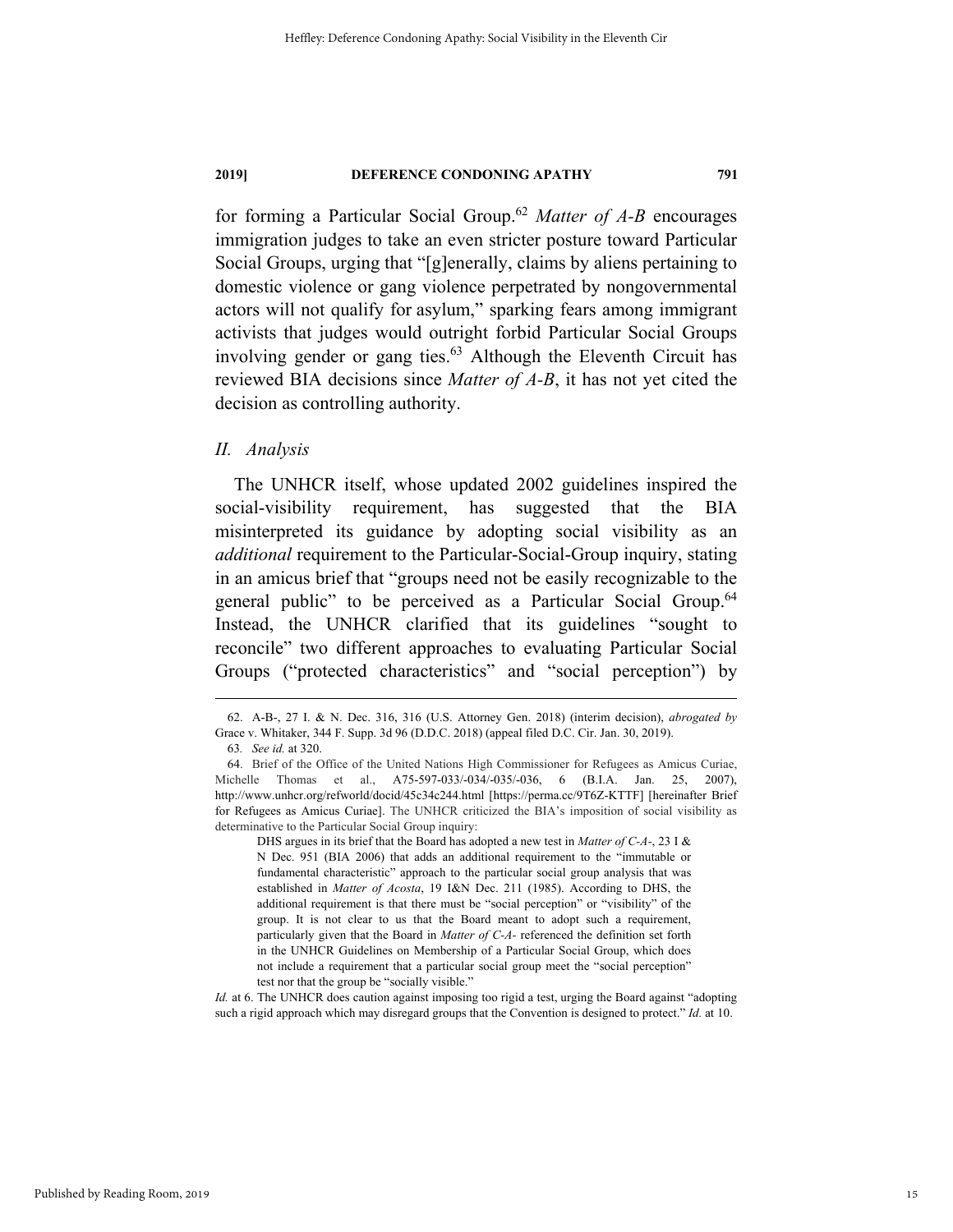endorsing a "single standard." In its brief, the UNHCR emphasized that "a particular social group is a group of persons who share a common characteristic other than their risk of being persecuted, *or* who are perceived as a group by society."<sup>65</sup>

Not only has the international organization that influences much of United States asylum law denounced imposition of the socialvisibility requirement but various United States circuit courts have criticized or declined to apply it.<sup>66</sup> Even among the circuits courts that do apply the social-visibility requirement, like the Eleventh Circuit, the social-visibility criterion leads to drastically disparate outcomes.67 Certain types of cases—most notably gang-based and gender-based persecution claims—are disproportionately shuttered by the social-visibility requirement. Unlike claims based on readily apparent grounds like membership in an indigenous tribe, these claims based on personal convictions or stemming from past trauma can often be concealed. Both types of claims involve especially vulnerable people (for example, cartel informants and women opposed to forced marriages) who must by necessity remain invisible to escape further persecution. But by expending every effort to avoid standing out in society (for example, women pretending to support female genital mutilation to avoid being beaten for speaking out against community leaders), these vulnerable individuals, often persecuted due to factors more complex and localized than race, religion, nationality, or political opinion, can lose their eligibility to win asylum in the United States. In this way, the social-visibility requirement acts as a perverse incentive. Only by broadcasting their vulnerabilities to their oppressors can persecuted people hope to prove that they were sufficiently socially visible in their native countries to win asylum in the United States.

 <sup>65</sup>*. Id.* at 6.

 <sup>66.</sup> Valdiviezo-Galdamez v. Attorney Gen. of U.S., 663 F.3d 582, 603–04 (3d Cir. 2011); Gatimi v. Holder, 578 F.3d 611, 616 (7th Cir. 2009).

 <sup>67.</sup> Jason Dzubow, *The Easiest Office to Win Asylum, and Why You Shouldn't Apply There*, ASYLUMIST (Feb. 25, 2016), http://www.asylumist.com/2016/02/25/the-easiest-office-to-win-asylumand-why-you-shouldnt-apply-there/ [https://perma.cc/TX7U-RHSX].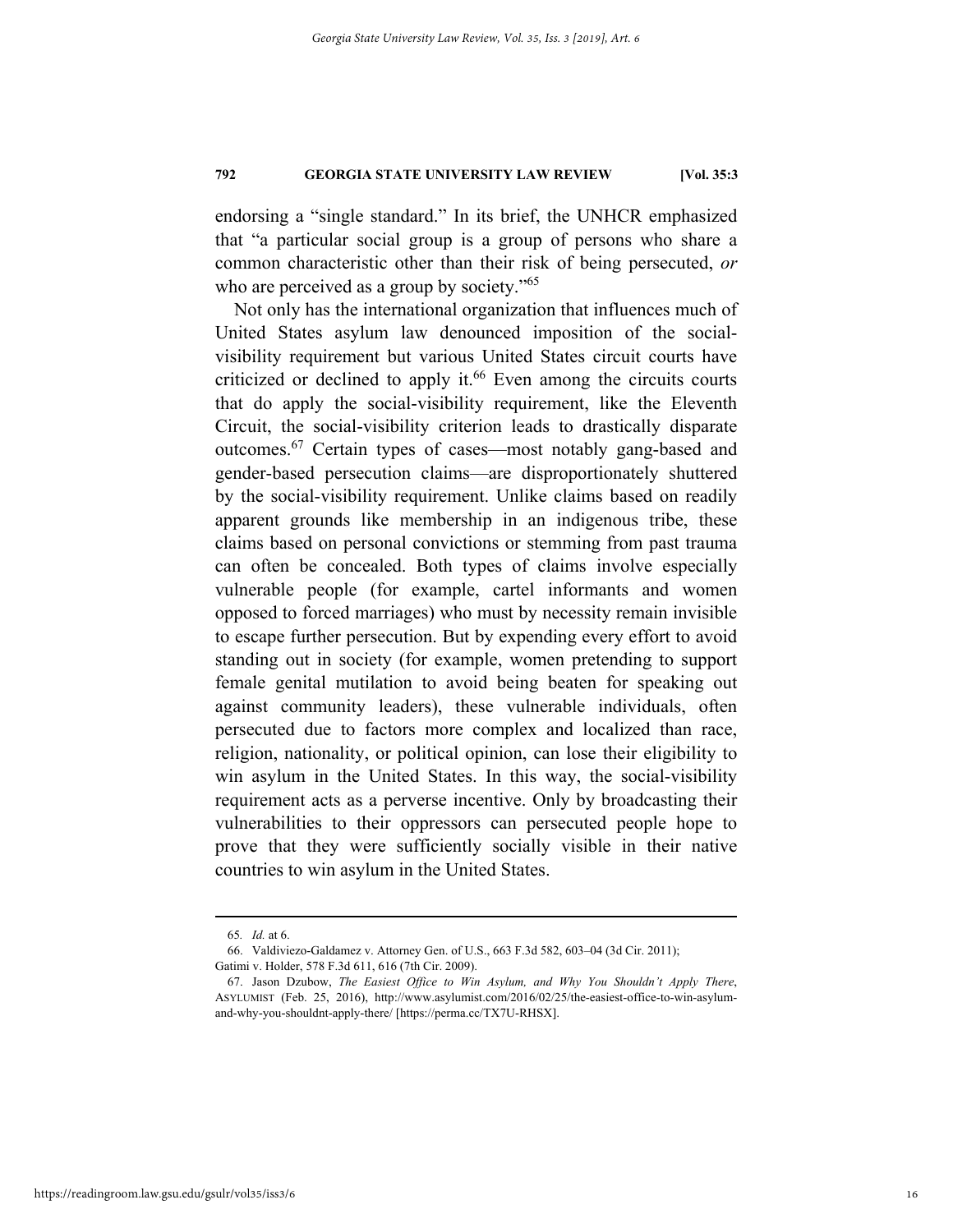# *A. The Third and Seventh Circuits Reject the Social-Visibility Requirement*

In 2009, the Seventh Circuit acknowledged the other circuit courts' adoption of the BIA's social-visibility requirement but declined to apply it.68 In *Gatimi v. Holder*, the court held that "it makes no sense" to require a Kenyan defector from the Mungiki political group to show that "others in Kenyan society [would] recognize him as a former member of Mungiki."<sup>69</sup> Requiring vulnerable classes of individuals to be recognized by society is unrealistic because these targeted people "will take pains to *avoid* being socially visible."70 Thus, to the extent that "members of the targeted group are successful in remaining invisible, they will not be 'seen' by other people in society 'as a segment of the population."<sup>71</sup> The Seventh Circuit acknowledged the Supreme Court's reminder that "the Board's definition of 'particular social group' is entitled to deference"; however, the court maintained that the BIA "inconsistent[ly]" applied social visibility by recognizing cognizable Particular Social Groups "without reference to social visibility" while also refusing to classify "socially invisible groups as particular social groups  $\dots$  without repudiating the other line of cases."<sup>72</sup>

Two years later, the Third Circuit also rejected social visibility as inconsistent with the *Acosta* line of cases.73 The court pointed to various Particular Social Groups that were approved following *Acosta*—women "opposed to female genital mutilation," "homosexuals required to register in Cuba," and "former members of the El Salvador national police"—noting it was "hard-pressed to

 <sup>68</sup>*. Gatimi*, 578 F.3d at 616. The court had "no quarrel" with their sister court's rejection of various proposed Particular Social Groups, but "just [didn't] see what work 'social visibility' does" that improves upon the *Matter of Acosta* test. *Id.*

<sup>69</sup>*. Id.* at 615.

<sup>70</sup>*. Id.* (emphasis added).

<sup>71</sup>*. Id.* "Women who have not yet undergone female genital mutilation in tribes that practice it do not look different from anyone else. A homosexual in a homophobic society will pass as heterosexual." *Id.*

<sup>72</sup>*. Gatimi*, 578 F.3d at 615–16.

 <sup>73.</sup> Valdiviezo-Galdamez v. Attorney Gen. of U.S., 663 F.3d 582, 603–04 (3d Cir. 2011).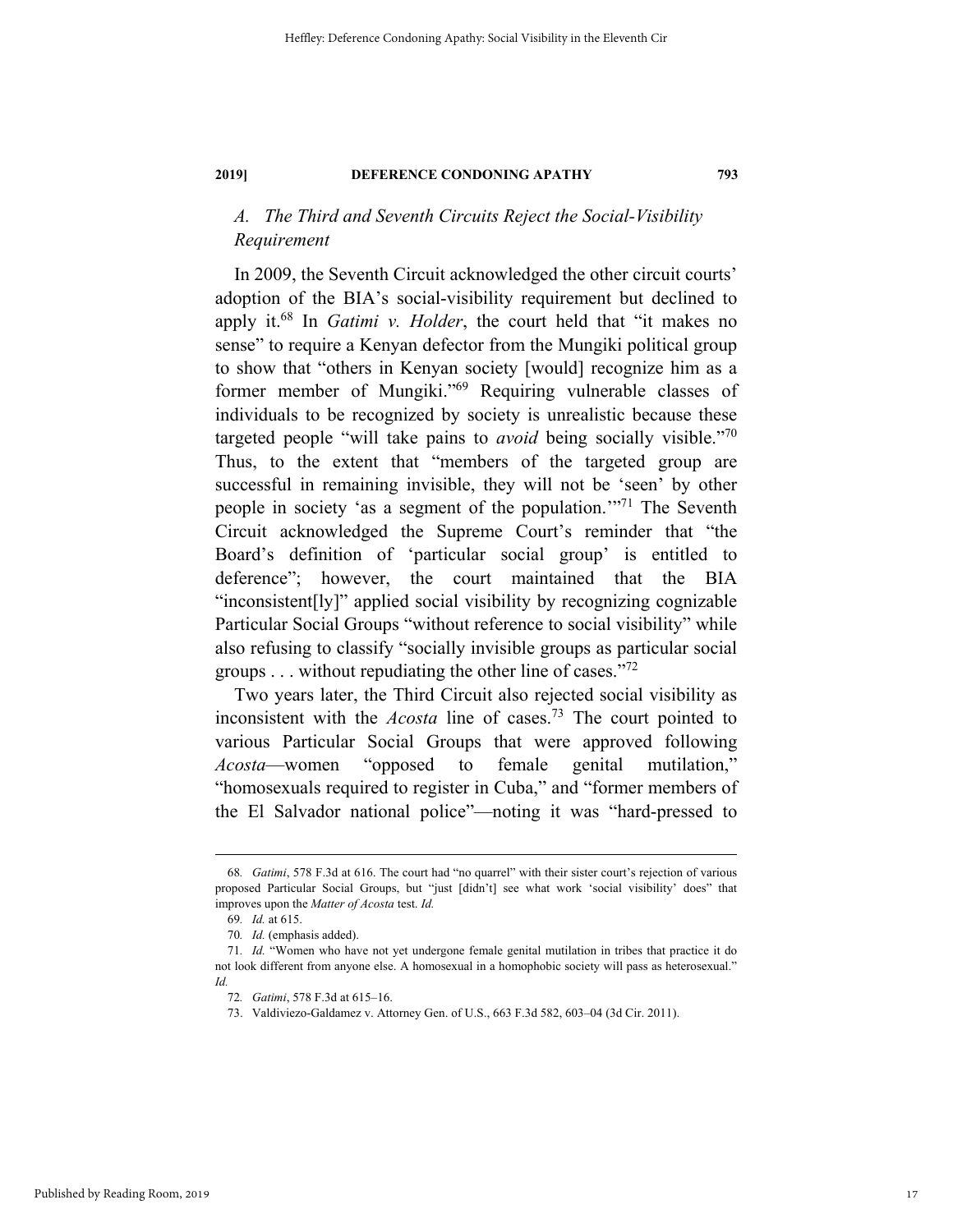understand how the 'social visibility' requirement was satisfied" in these prior cases involving groups not particularly "recognizable by others in the country."74 The court insisted that *Chevron* deference does not entitle the BIA to "generate erratic, irreconcilable interpretations of their governing statutes" and stated that it would assess "whether the agency's current interpretation is 'reasonable'" by evaluating the BIA's "[c]onsistency over time and across subjects."<sup>75</sup> Because the Third Circuit considered social visibility "inconsistent with past BIA decisions," it concluded that social visibility "is an unreasonable addition" to the components of a cognizable Particular Social Group.76

# *B. The Eleventh Circuit's Application of Social Visibility*

The Eleventh Circuit—and Atlanta's Immigration Court specifically—is one of the most difficult regions in which to win asylum.77 Out of 604 claims adjudicated by the Atlanta Immigration

*Id.* at 1089–90 (internal citations omitted).

 <sup>74</sup>*. Id.* at 604.

<sup>75</sup>*. Id.*

<sup>76</sup>*. Id.* In 2013, the Ninth Circuit responded to the Third Circuit, acknowledging that although "it is difficult to articulate precisely what the BIA meant by 'social visibility,'" this requirement does not entail literal "on-sight visibility"; instead, the court interpreted social visibility to mean that a social group is "*understood* by others to constitute [a] social group[]." Henriquez-Rivas v. Holder, 707 F.3d 1081, 1088 (9th Cir. 2013). Specifically, the Ninth Circuit held that the *persecutors*' understanding of their victims was most dispositive in finding a group sufficiently visible:

The petitioner is persecuted precisely because the persecutor recognizes the object of his persecution. Further, the petitioner's awareness of her own group status is not a baseline requirement—for example, an infant may not be aware of race, sex, or religion. Society in general may also not be aware of a particular religious sect in a remote region. However, a group may be persecuted because of the *persecutor*'s perceptions of the existence of those groups. We do not mean to imply that an alien should be required in every case to prove that his persecutors perceived his social group to be socially visible. When there is evidence that a social group is visible to society, there is no need to prove that the petitioner's persecutors perceived that group as visible. We mean only to suggest that evidence of perceptions in society as a whole is not the exclusive means of demonstrating social visibility. When a particular social group is not visible to society in general (as with a characteristic that is geographically limited, or that individuals may make efforts to hide), social visibility may be demonstrated by looking to the perceptions of persecutors.

<sup>77</sup>*. See* OFFICE OF PLANNING, ANALYSIS, & STATISTICS, *supra* note 13, at K2.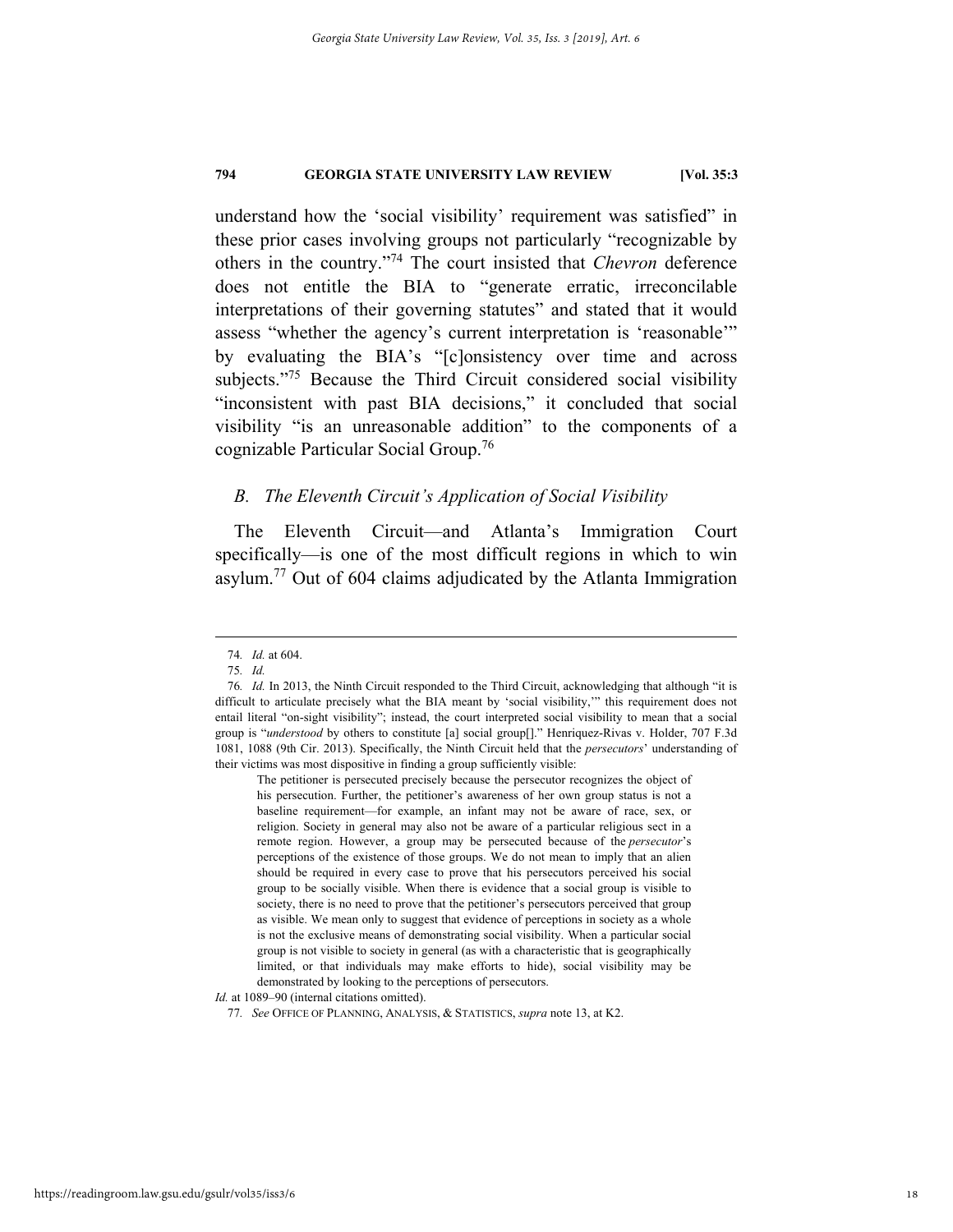Court in 2016, only fourteen were granted.78 Compared to a national average grant rate of 43%, this 2% approval rate suggests that the Atlanta Immigration Court is applying the law significantly more harshly than its peers.<sup>79</sup> Indeed, the vast disparities among national grant rates, which range from 0% to 85%, indicate that inconsistent interpretation of the law poses a serious problem across the United States.<sup>80</sup>

Immigration judges, concerned about fraud, report denying asylum applications because they were "copied word-for-word" from other applicants' applications. $81$  But legal observers, lacking evidence that the rate of fraud among asylum seekers is higher in Georgia than other states, suggest that contempt or apathy toward asylum seekers may help to explain the Atlanta Immigration Court's low asylum approval rate.<sup>82</sup> When students from Emory Law School observed proceedings at the Atlanta Immigration Court, they were told by one judge that his applicants were "trying to scam the system."83 Another judge regularly "closed his eyes during hearings" and leaned back with his head in his hands in an apparent expression of disinterest, and a third spoke to a Portuguese-speaking applicant who did not understand English without an interpreter, outside the presence of his attorney, before setting a \$25,000 bond.<sup>84</sup> This report supports the

 <sup>78</sup>*. Id.*

<sup>79</sup>*. See id.*

<sup>80</sup>*. See id.* In addition to disparate applications of the law, swells of different types of cases reaching different immigration courts contribute to these inconsistent grant rates. Dzubow, *supra* note 67. Some immigration courts, like Houston, are likelier, due to proximity, to receive Central American asylum applicants fleeing gang persecution, who are less likely to neatly fit into one of the prescribed grounds for asylum. *Id.* Larger numbers of these disfavored cases may lead to lower grant rates in the southern United States. *Id.*

 <sup>81.</sup> Jeremy Redmon, *Winning Asylum Is Tough in Georgia's Immigration Courts*, ATLANTA J.- CONST. (Apr. 18, 2014), https://www.ajc.com/news/national-govt—politics/winning-asylum-toughgeorgia-immigration-courts/lQpQfNsmOALlIX8sB2HXXP [https://perma.cc/Q753-83PK].

 <sup>82.</sup> Letter from Hallie Ludsin, *supra* note 23.

<sup>83</sup>*. Id.* 

<sup>84</sup>*. Id.* In 2018, the median U.S. immigration bond was approximately \$7,500. *Three-fold Difference in Immigration Bond Amounts by Court Location*, TRAC IMMIGRATION, http://trac.syr.edu/immigration/reports/519 (last visited Jan. 8, 2019). In most Atlanta immigration court cases, the students observed "[i]mmigration [j]udges den[ying] bond to immigrant detainees[] or set[ting] bonds at a prohibitively high amount." Letter from Hallie Ludsin, *supra* note 23.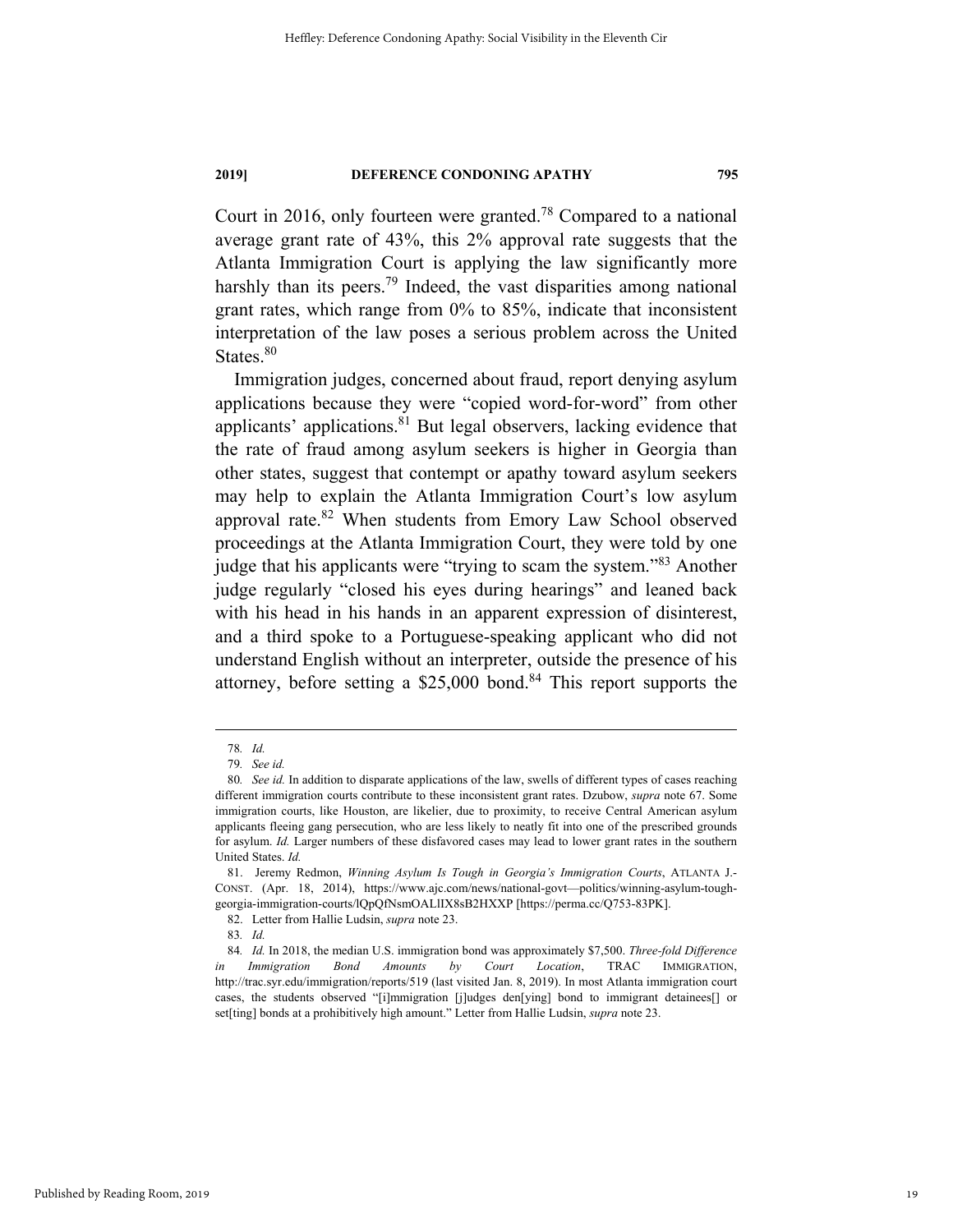idea that Atlanta's remarkably low asylum grant rates result in part from insufficient attention and resources for asylum seekers' due process rights.

According to the Georgia Commission on Interpreters, courts must "provide access to competent professional interpreters to ensure understanding and participation for all non-English speaking persons" facing the court.<sup>85</sup> The Atlanta Immigration Court's casual approach to in-court interpretation suggests, at best, a cursory commitment to ensuring immigrants' due process rights. At worst, the Atlanta Immigration Court's documented behavior toward immigrants reveals contempt toward asylum seekers that is seemingly unmatched by other immigration courts. The Eleventh Circuit's reluctance to overturn, or even challenge, the lower courts' continued application of social visibility represents a missed opportunity to remind the Atlanta Immigration Court of its due process and humanitarian obligations to asylum seekers.

# *1. The Eleventh Circuit's Application of Social Visibility to Claims Based on Gang Opposition*

Beginning with *Castillo-Arias*, the Eleventh Circuit has used the social-visibility requirement to justify the lower courts' growing distaste for gang-based asylum claims.<sup>86</sup> These claims are particularly vulnerable to the harsh social-visibility requirement because people persecuted by gangs typically try their best *not* to be recognizable as gang targets.87 Central America's Northern Triangle (El Salvador, Guatemala, and Honduras) contains some of the most violent countries in the world.88 Gangs in these countries have

 <sup>85</sup>*. Georgia Commission on Interpreters*, JUD. COUNCIL GA., http://coi.georgiacourts.gov/ [https://perma.cc/PLW4-VQLE] (last visited Mar. 15, 2019).

 <sup>86.</sup> Castillo-Arias v. U.S. Attorney Gen., 446 F.3d 1190, 1194 (11th Cir. 2006).

<sup>87</sup>*. See* U.S. DEP'T STATE, EL SALVADOR 2016 HUMAN RIGHTS REPORT 13 (updated 2017).

 <sup>88.</sup> Danielle Renwick, *Central America's Violent Northern Triangle*, COUNCIL ON FOREIGN REL., https://www.cfr.org/backgrounder/central-americas-violent-northern-triangle [https://perma.cc/Q753- 83PK] (last updated Jan. 19, 2016). El Salvador in particular is the "world's most violent country not at war." *Id.* Of thirty million residents, "nearly 10[%]" of people from countries in the Northern Triangle have left, "mostly for the United States." *Id.*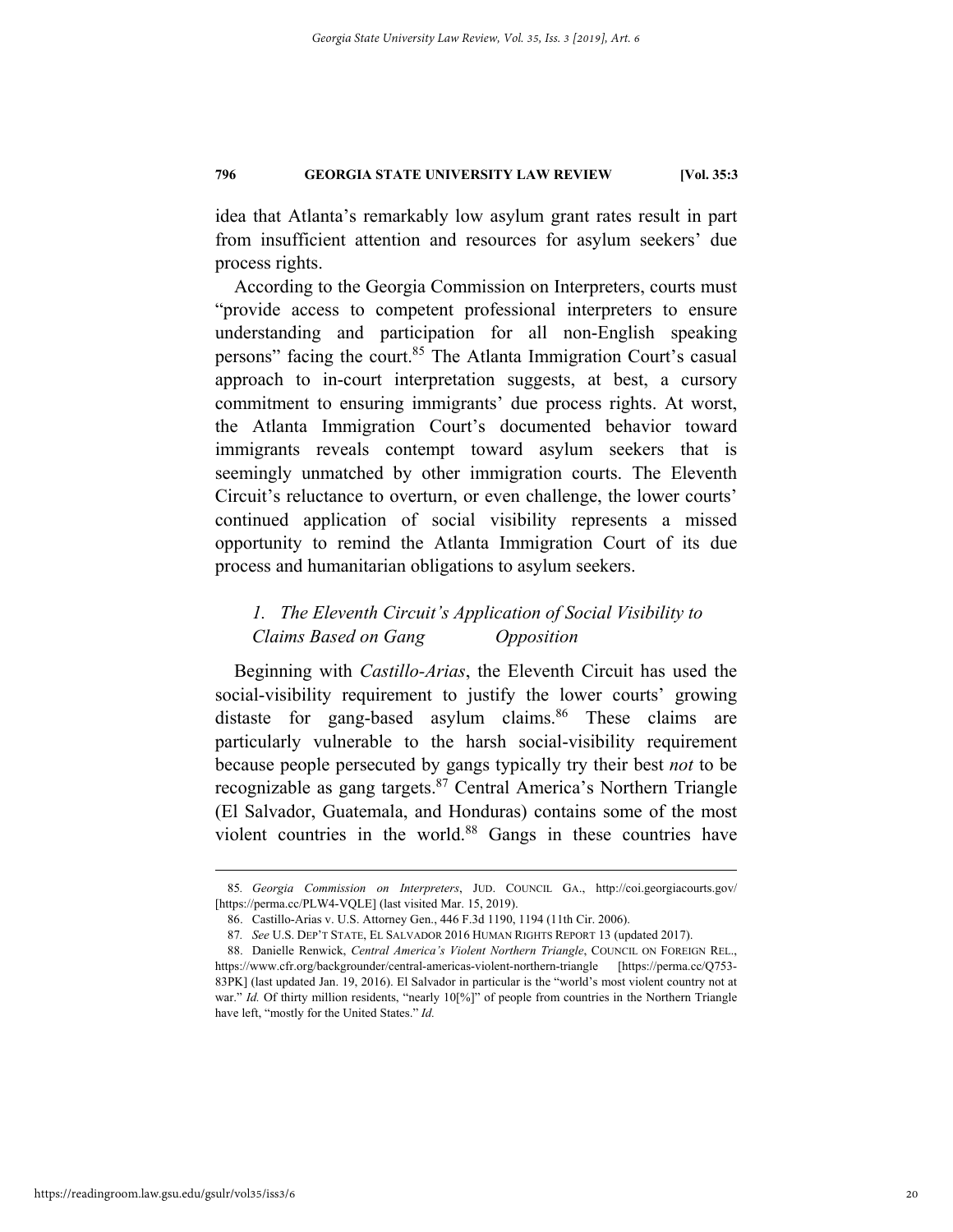assumed significant control; according to the most recent Human Rights Report for El Salvador:

Each gang had its own controlled territory. Gang members did not allow persons living in another gang's controlled area to enter their territory, even when travelling in public transportation. Gangs forced persons to present identification cards (that contain their addresses) to determine where they lived. If gang members discovered that a person lived in a rival gang's territory, that person might be killed, beaten, or not allowed to enter the territory. Bus companies paid extortion fees to operate within gang territories, often paying numerous fees for the different areas in which they operated. The extortion costs were passed on to paying customers.<sup>89</sup>

Because gangs have amassed the power to restrict movement to the point where people who live in rival gangs' territories are killed simply for entering certain areas, gang victims are understandably reluctant to identify themselves as targets.<sup>90</sup> Just as a gay man in Brazil might do everything in his power to avoid presenting as gay because he is significantly more likely to be killed for his sexuality in Brazil than in the United States, people in Central America who oppose gangs must necessarily avoid making their opinions publicly known.<sup>91</sup> Legal critics argue that the Eleventh Circuit's continued application of the social-visibility requirement makes winning asylum nearly impossible for victims of gang persecution because people in societies overridden by gangs must hide their opposition to gangs to survive.<sup>92</sup>

 <sup>89.</sup> U.S. DEP'T STATE, *supra* note 87, at 16.

<sup>90</sup>*. Id.*

 <sup>91.</sup> Vinicius de Vita, *An LGBT Person is Murdered Every 28 Hours in Brazil*, HUFFINGTON POST (July 11, 2016), https://www.huffingtonpost.com/vinacius-de-vita/one-lgbt-killed-every-28- \_b\_10927070.html [https://perma.cc/JH9F-EUZ6].

<sup>92</sup>*. See* U.S. DEP'T STATE, *supra* note 87, at 16.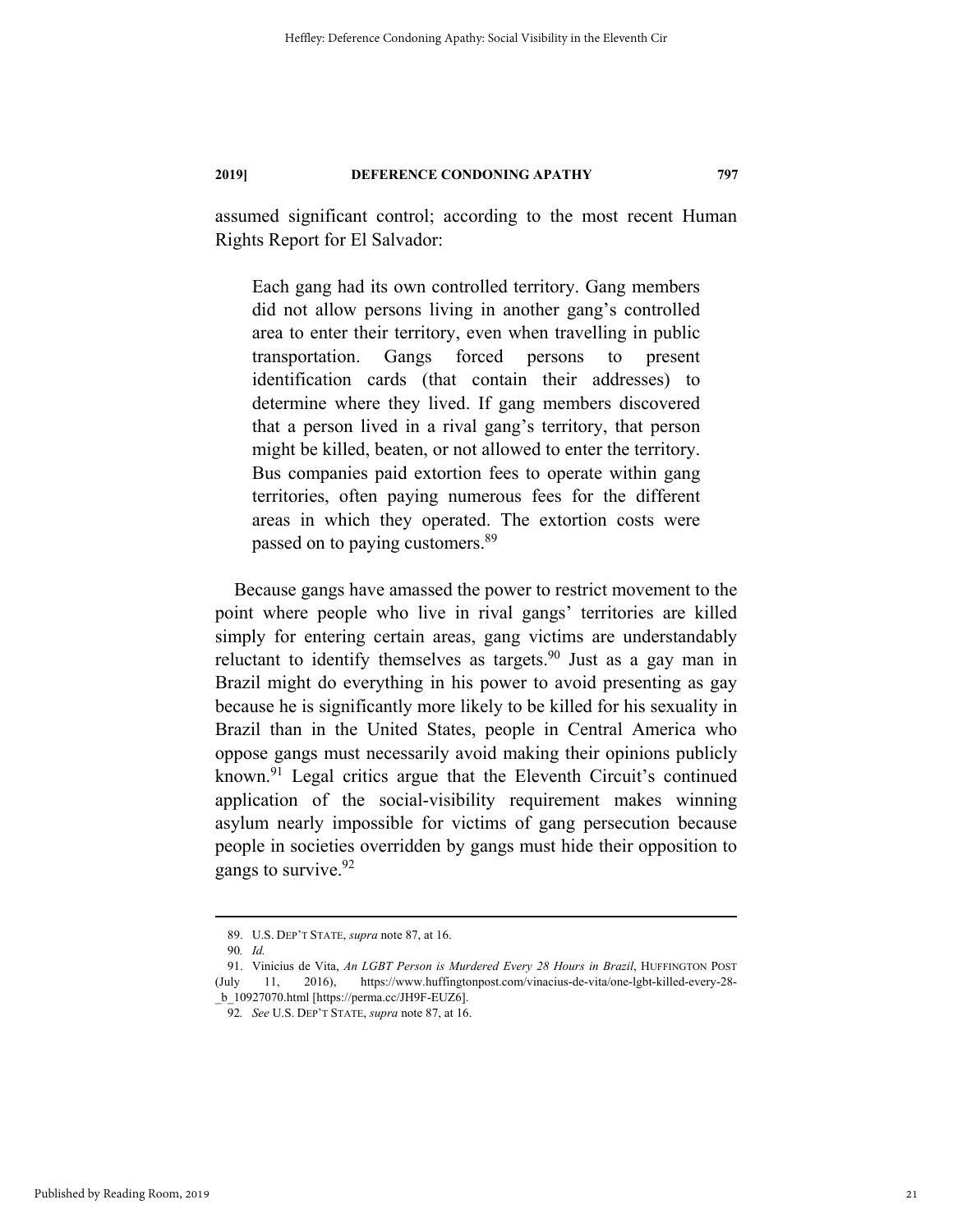# *2. Applicability to Gender-Based Claims*

Just as those who oppose or work against gangs are not typically "visible" to society at large, minorities who suffer from gender-based persecution are frequently invisible (or encouraged to remain invisible) within their societies. $93$  According to the most recent Human Rights Report from El Salvador:

NGOs reported that public officials, including police, engaged in violence and discrimination against sexual minorities. Persons from the LGBTI community stated that the agencies in charge of processing identification documents, the PNC, and the Attorney General's Office harassed transgender and gay individuals when they applied for identification cards or reported cases of violence against LGBTI persons. The LGBTI community reported authorities harassed LGBTI persons by conducting strip searches and questioning their gender in a degrading manner. The government responded to these abuses primarily through PDDH reports that publicized specific cases of violence and discrimination against sexual minorities.<sup>94</sup>

Further, "a large portion of the population" in South America considers domestic violence "socially acceptable"; just as with rape, domestic violence is not widely reported.<sup>95</sup> This instinct to normalize

 <sup>93</sup>*. Id.* 

<sup>94</sup>*. Id.*

<sup>95</sup>*. Id.* The report further details that in 2016:

Laws against domestic violence were not well enforced, and cases were not effectively prosecuted. The law prohibits mediation in domestic violence disputes. Between January and July 2016, ISDEMU reported 21 cases of femicide, 458 cases of physical abuse, 385 cases of sexual violence, and 2,259 cases of psychological abuse. ISDEMU reported 3,070 cases of domestic violence against women during the same period. In June ISDEMU issued its 2015 annual report on violence against women and reported that 230 died due to violence in the first six months of 2015, compared with 294 during the same period in 2014 and 217 in 2013.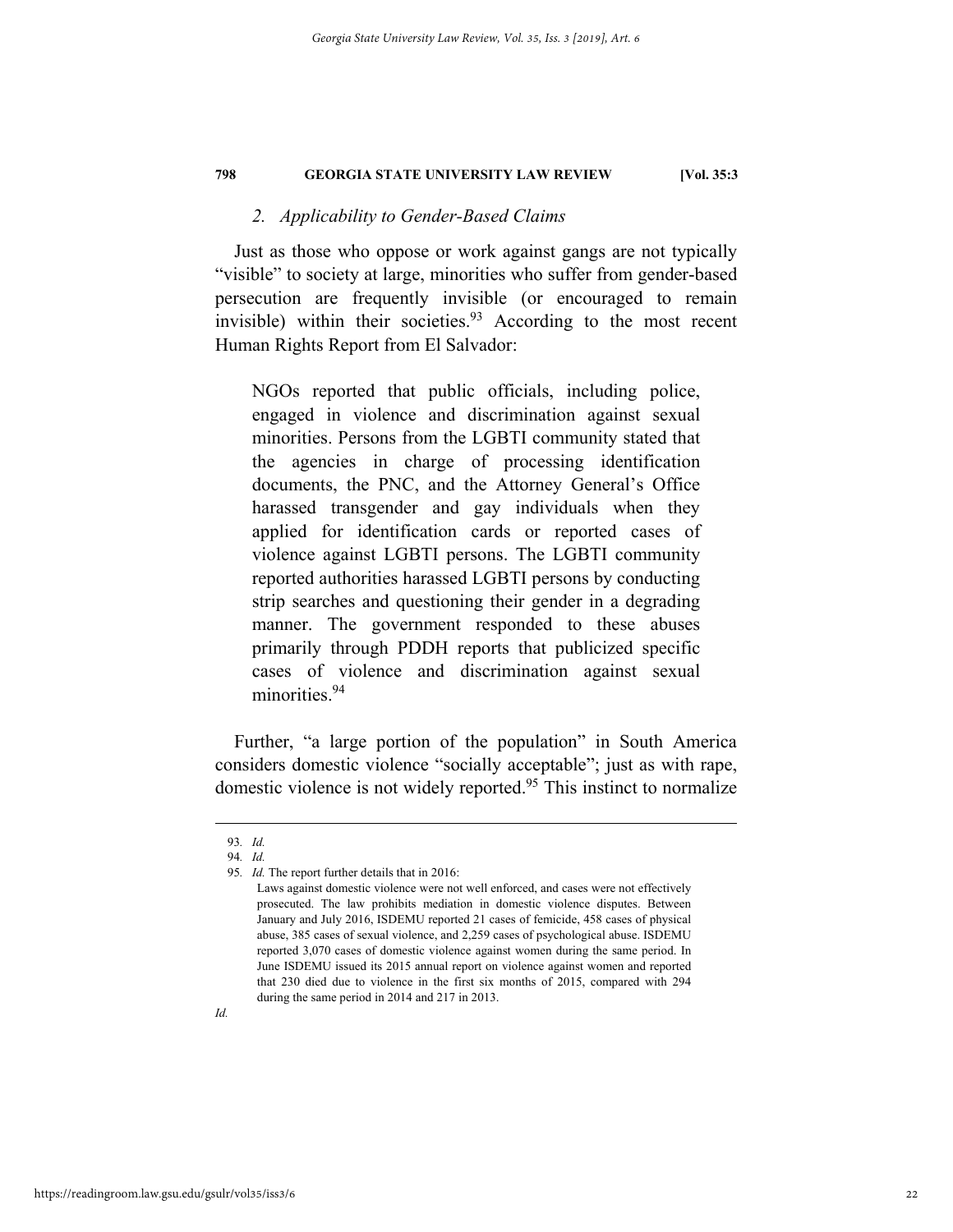gender and sexuality-based violence in countries where this violence is rampant renders its victims invisible.<sup>96</sup>

Even when an applicant fought publicly against an oppressively silent society, the Eleventh Circuit relied on the social-visibility requirement to affirm the lower court's asylum denial.<sup>97</sup> In *Fejza v*. *U.S. Attorney General*, the Eleventh Circuit Court of Appeals denied asylum to a woman who, as a fifteen-year-old, was designated for an arranged marriage with a thirty-year-old man. When she refused to marry him, her father beat her badly.<sup>98</sup> Two years later, she fled to another village and married her boyfriend, which prompted death threats from her own family and from her previous fiancé and his family.<sup>99</sup> While she and her husband stood at a bus stop, the applicant's former fiancé fired gunshots at her and her husband.<sup>100</sup> After receiving continued threats over several years from her former fiancé and his family, the applicant fled to the United States with her daughter.<sup>101</sup> The Eleventh Circuit affirmed the BIA's decision that "women in Albania who refuse their families' arranged marriages" do not belong to a cognizable Particular Social Group because "the record did not indicate that the members of this group are a distinct and recognizable group in Albanian society."102 However, the applicant was apparently recognizable enough to her persecutors even after disowning her family and fleeing to a different village, two different families managed to find her and threaten her for years until she left the country.103 The BIA suggested that her Particular Social Group failed because it was "not defined by an economic, cultural, or ethnic grouping . . . or other characteristics that define[d] the group in other than in an amorphous fashion."104 Aside from formally creating

 <sup>96</sup>*. See id.*

 <sup>97.</sup> Fejza v. U.S. Attorney Gen., 489 F. App'x 326, 329–30 (11th Cir. 2012).

<sup>98</sup>*. Id.* at 327–28.

<sup>99</sup>*. Id.*

<sup>100</sup>*. Id.*

<sup>101</sup>*. Id.*

<sup>102</sup>*. Id.* at 329–30.

 <sup>103.</sup> Fejza v. U.S. Attorney Gen., 489 F. App'x 326, 328 (11th Cir. 2012).

<sup>104</sup>*. Id.* at 330.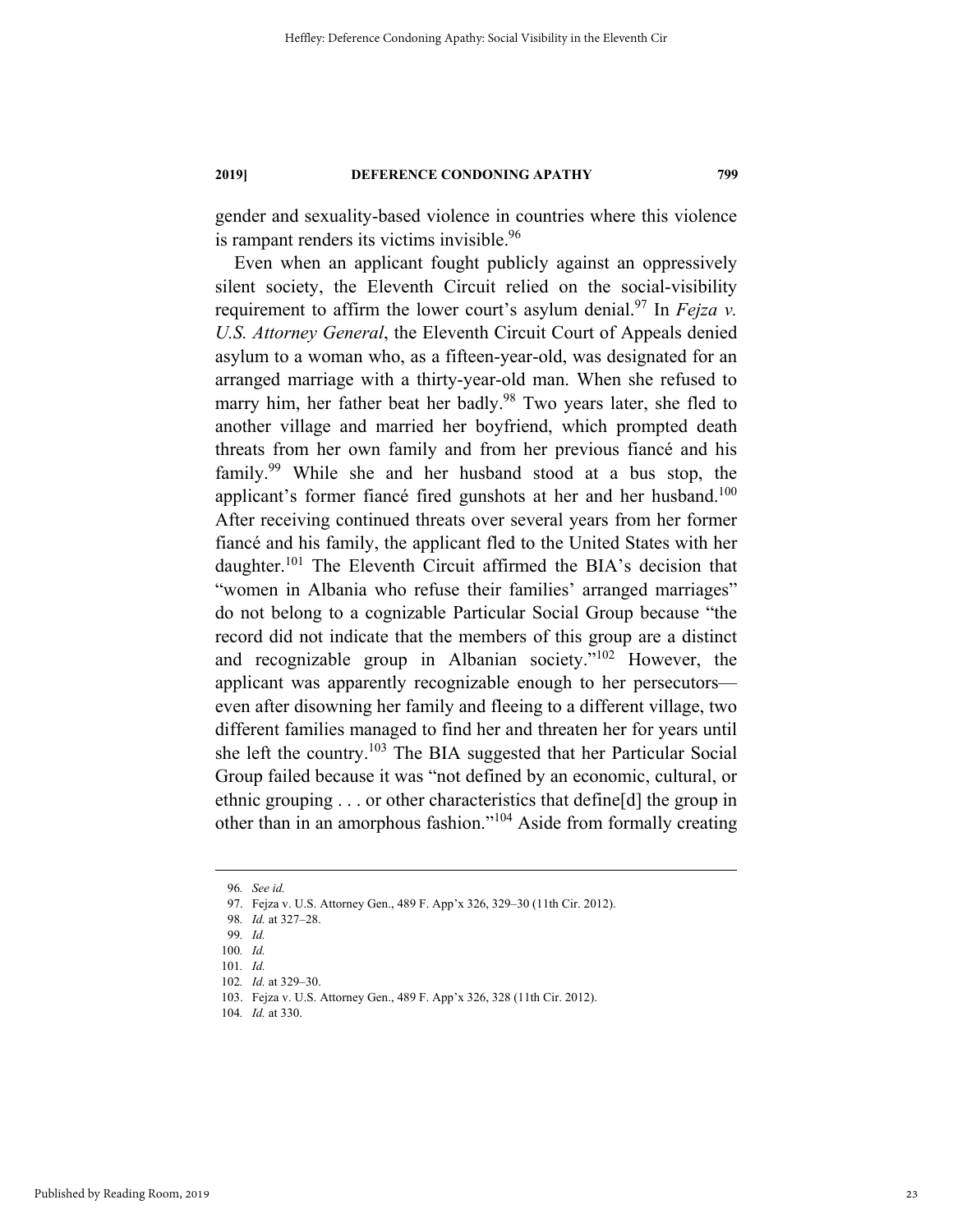a group to demonstrate her opposition to the longstanding cultural institution of arranged marriage and to patriarchal attitudes in Albanian society, it is unclear what more the applicant could have done to become socially visible.<sup>105</sup>

# *III. Proposal*

In 2011, the Eleventh Circuit Court of Appeals considered the possibility of rejecting the social-visibility requirement, acknowledging an asylum seeker's argument that social visibility is "arbitrary, inconsistent, and contrary to the law."<sup>106</sup> Somewhat reluctantly, the court ultimately decided it was "bound" to apply social visibility because the requirement had not been struck down by the Supreme Court or by the Eleventh Circuit Court of Appeals en banc.107 Here, five years after *Castillo-Arias*, the Eleventh Circuit Court of Appeals explicitly considered criticism of the socialvisibility requirement and demonstrated a potential willingness to reconsider the requirement in the future.<sup>108</sup> In 2019, the Eleventh Circuit, which unlike several other circuit courts has not yet discussed *Matter of A-B*, has the opportunity to reject lower courts' overt hostility toward those seeking asylum based on persecution stemming from gender or gang violence.

The Eleventh Circuit should revisit its position in *Pierre v. U.S. Attorney General* in light of the UNHCR's clarification and criticism of the BIA's social-visibility requirement, imposed after

 <sup>105.</sup> See Albania: Forced Marriages of Women, Including Those Who Are Already Married; State Protection and Resources Provided to Women Who Try to Avoid a Marriage Imposed on Them, IMMIGR. & REFUGEE BOARD CAN. (Aug. 13, 2015), https://www.ecoi.net/local\_link/311896/436061\_en.html [https://perma.cc/7SL6-8ECF]. Nongovernmental organizations report that "forced marriages occur frequently, especially in rural areas and informal settlements; however, 'real figures do not exist' regarding the incidence [sic] forced marriage . . . ." Id. Although "society in general does not approve [of] forced marriages," they are a "well[-]known phenomenon in the country, especially in rural remote areas" where "patriarchal menalit[ies]" are more prevalent. Id.

 <sup>106.</sup> Pierre v. U.S. Attorney Gen., 432 F. App'x 845, 847 (11th Cir. 2011).

<sup>107</sup>*. Id.* at 848.

<sup>108</sup>*. Id.*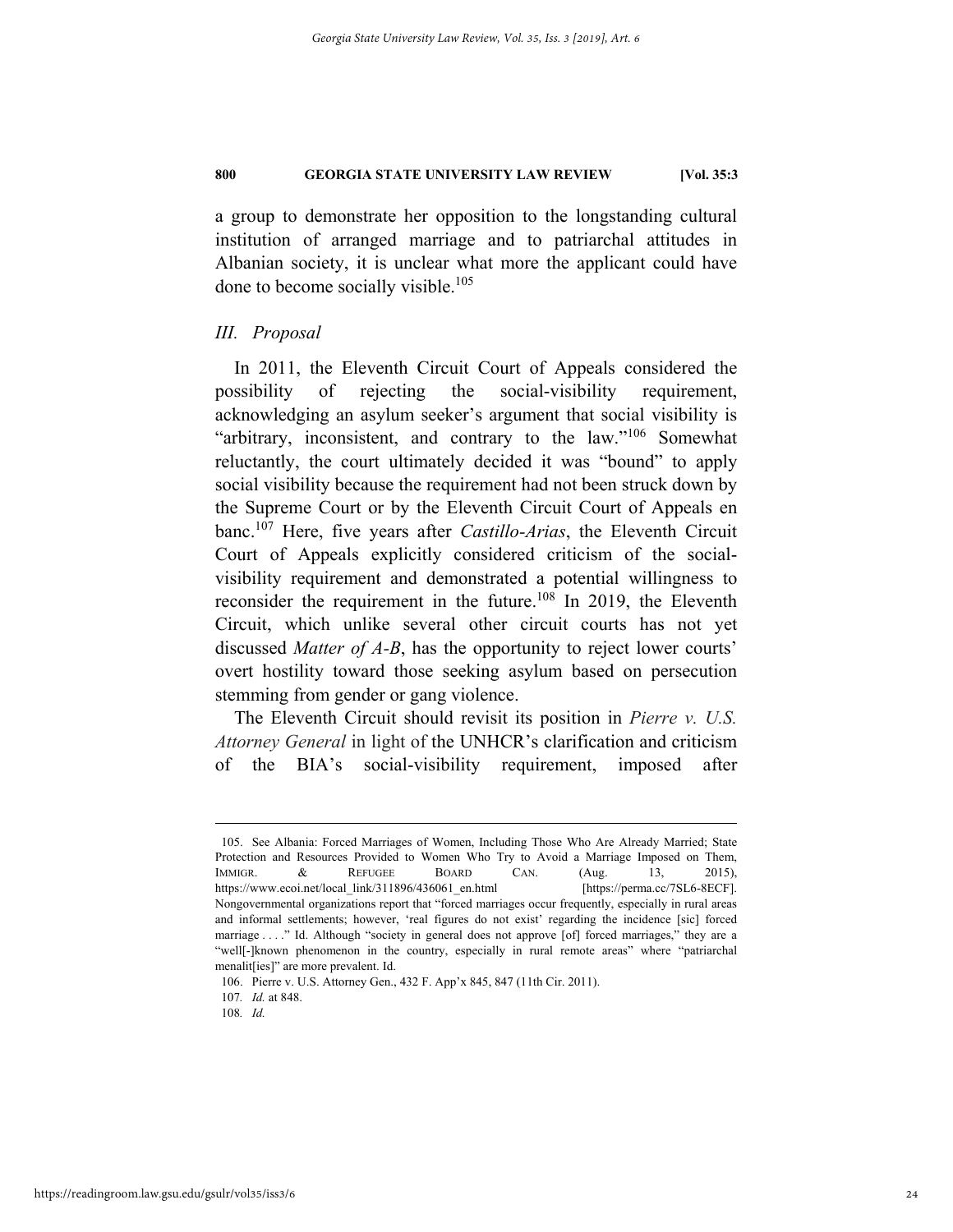misinterpreting UNHCR guidance.<sup>109</sup> By rejecting this requirement and adopting a more nuanced test for Particular Social Groups, the Eleventh Circuit would encourage immigration courts with wildly disparate outcomes to again reach decisions consistent with the international agreements that formed the basis for United States asylum law and with the original *Matter of Acosta* line of asylum decisions.

# *A. The Eleventh Circuit Should Adopt the UNHCR's Clarified Guidance Suggesting Social Visibility as an Alternative Basis for Forming a Particular Social Group*

Although the UNHCR's guidelines are not binding on United States asylum law, as previously discussed, the UNHCR is the "guardian" of the 1951 Convention—the source of United States asylum law; moreover, the BIA relied on its interpretation of the UNHCR's 2002 guidance to impose the social-visibility requirement.110 The UNHCR called for a reconciliation of the "immutability" and "social perception approaches" with a single standard for Particular Social Groups: "persons who share a common characteristic other than their risk of being persecuted, *or* who are perceived as a group by society."111 The BIA then described visibility

 <sup>109.</sup> Brief for Refugees as Amicus Curiae, *supra* note 64, at 6.

 <sup>110.</sup> C-A-, 23 I. & N. Dec. 951, 956–57 (B.I.A. 2006); *Guidelines on International Protection*, supra note 49, at 1; THE 1951 CONVENTION RELATING TO THE STATUS OF REFUGEES AND ITS 1967 PROTOCOL, supra note 28, at 6. The Board of Immigration Appeals (BIA) characterized the UNHCR's guidelines as "combin[ing] elements of the *Acosta* immutable or fundamental characteristic approach, as well as the Second Circuit's 'social perception' approach." C-A-, 23 I. & N. Dec. 951, 956–57 (B.I.A. 2006). The BIA also interpreted the guidelines to "confirm that 'visibility' is an important element in identifying the existence of a particular social group." *Id.* at 960. Those guidelines, "intended to provide legal interpretative guidance for governments, legal practitioners, decision-makers, and the judiciary," in part urged that "particular social group should be read in an evolutionary manner, open to the diverse and changing nature of groups in various societies and evolving international human rights norms." *Guidelines on International Protection*, *supra* note 49, at ¶ 3.

<sup>111</sup>*. Guidelines on International Protection*, *supra* note 49, at ¶ 6 (emphasis added). UNHCR added: This definition includes characteristics which are historical and therefore cannot be changed, and those which, though it is possible to change them, ought not to be required to be changed because they are so closely linked to the identity of the person or are an expression of fundamental human rights. It follows that sex can properly be within the ambit of the social group category, with women being a clear example of a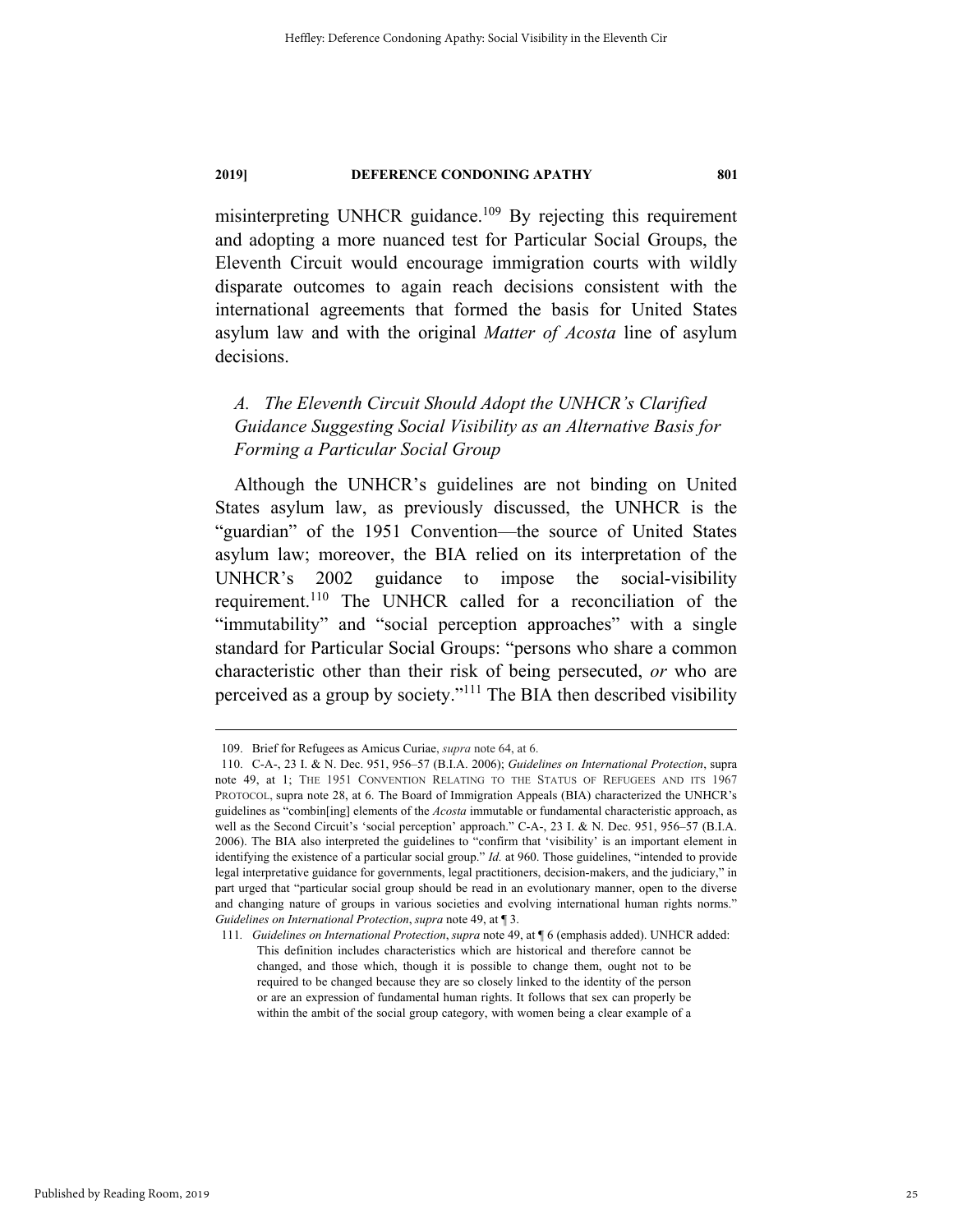as an "important element in identifying the existence of a particular social group."<sup>112</sup>

Given the UNHCR's integral role in originating and contributing to the evolution of United States asylum law, the Eleventh Circuit should recognize the UNHCR's caution against the BIA's overreliance on social visibility by following the UNHCR's Particular Social Group definition: "persons who share a common characteristic other than their risk of being persecuted, or who are perceived as a group by society. The characteristic will often be one which is innate, unchangeable, or which is otherwise fundamental to identity, conscience, or the exercise of one's human rights."113 The Eleventh Circuit should correct the BIA's misinterpretation of the UNHCR's "alternate approaches" as "dual requirements" and thus restore the circuit's consistency with the *Matter of Acosta* line of cases.<sup>114</sup> In light of the "overwhelming constitutional concerns"<sup>115</sup> associated with returning an asylum seeker to a country that he believes will torture or kill him, the Eleventh Circuit should retreat from its current level of deference to the BIA and adopt the UNHCR's clarified guidance to standardize lower courts' inconsistent asylum grant rates and correct for biases against asylum seekers in immigration courts like Atlanta with outlying denial rates.

This rule adds social visibility as an *alternative* to *Matter of Acosta*'s immutable-characteristic test, helping adjudicators "identify and discern social groups that exist in a particular society, without opening up . . . ground" for Particular Social Groups "to become a 'catch all' classification" for claims that simply do not merit asylum

social subset defined by innate and immutable characteristics, and who are frequently treated differently to men.

*Id.* at ¶ 12.

 <sup>112.</sup> C-A-, 23 I. & N. Dec. 951, 960 (B.I.A. 2006).

<sup>113</sup>*. Guidelines on International Protection*, *supra* note 49, at ¶ 11. The UNHCR also notes that "the Board in *Acosta* did not require either a 'social perception' or 'social visibility' test, and [we] would caution the Board against adopting such a rigid approach which may disregard groups that the Convention is designed to protect." Brief for Refugees as Amicus Curiae, *supra* note 64, at 10.

 <sup>114.</sup> Brief for Refugees as Amicus Curiae, *supra* note 64, at 5.

 <sup>115.</sup> Matthew F. Soares, *Agencies and Aliens: A Modified Approach to* Chevron *Deference in Immigration Cases*, 99 CORNELL L. REV. 925, 933 (2014).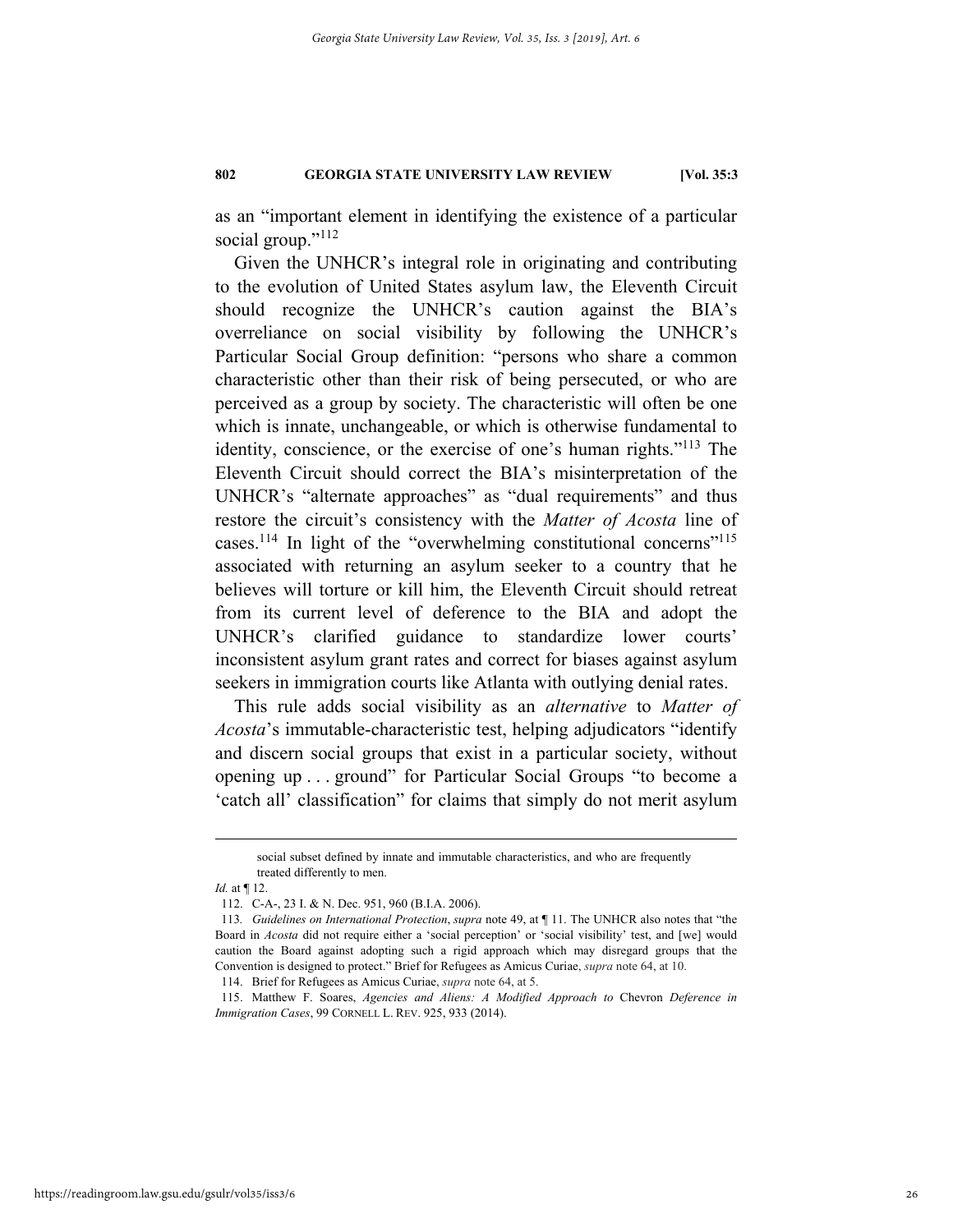relief.116 For example, this test would not allow a proposed group that the Eleventh Circuit Court of Appeals previously rejected ("attractive women sexually harassed by government or police officers") $117$  to amount to a cognizable Particular Social Group. Attractiveness is not a characteristic "so fundamental to individual identity or conscience" that it can be considered immutable.<sup>118</sup> This asylum claim, which was previously rejected by the Eleventh Circuit, would still fail under the more reasonable alternatives test. The addition of immutability as an *alternative* basis to social visibility for forming a Particular Social Group will not open the floodgates to undeserving "catch[]all" cases; instead, it will produce outcomes in the same spirit as *Matter of Acosta* and reduce the wide variances in asylum adjudications between judges. $119$ 

# *1. Effects on Gender-Based Particular Social Groups*

Reintroducing immutability as an alternative to social visibility will lead to fairer outcomes for gender-based Particular Social Groups. Gender, which is excluded from the primary four bases for asylum (race, religion, nationality, and political opinion), is a target for numerous forms of persecution.<sup>120</sup> Immigration courts currently fail to "respond to the urgent needs" of women subjected to persecution in their countries of origin.121 The primary cause of this failure is the stringent application of social visibility to claims of persecution based on gender. Women who oppose female genital mutilation, women who oppose arranged marriages, and transgender women, for example, must by necessity remain invisible in

 <sup>116.</sup> Brief for Refugees as Amicus Curiae, *supra* note 64, at 9–10.

 <sup>117.</sup> Udesh v. U.S. Attorney Gen., 518 F. App'x 921, 924 (11th Cir. 2013).

 <sup>118.</sup> Acosta, 19 I. & N. Dec. 211, 233 (B.I.A. 1985), *overruled in part by* Mogharrabi, 19 I. & N. Dec. 439 (B.I.A. 1987).

<sup>119</sup>*. See id.*; Brief for Refugees as Amicus Curiae, *supra* note 64, at 5.

 <sup>120. 8</sup> C.F.R. § 208.13(b)(1) (2018). The UNHCR acknowledged that asylum has been approached through "male experiences," meaning that "many claims of women and of homosexuals[] have gone unrecognised [sic]." UNHCR, *Guidelines on International Protection: Gender-Related Persecution Within the Context of Article 1A(2) of the 1951 Convention and/or Its 1967 Protocol Relating to the Status of Refugees*, ¶ 5, U.N. Doc. HCR/GIP/02/01 (May 7, 2002).

 <sup>121.</sup> Refugee Act of 1980, Pub. L. No. 96-212, § 101(a), 94 Stat. 102, 102 (1980).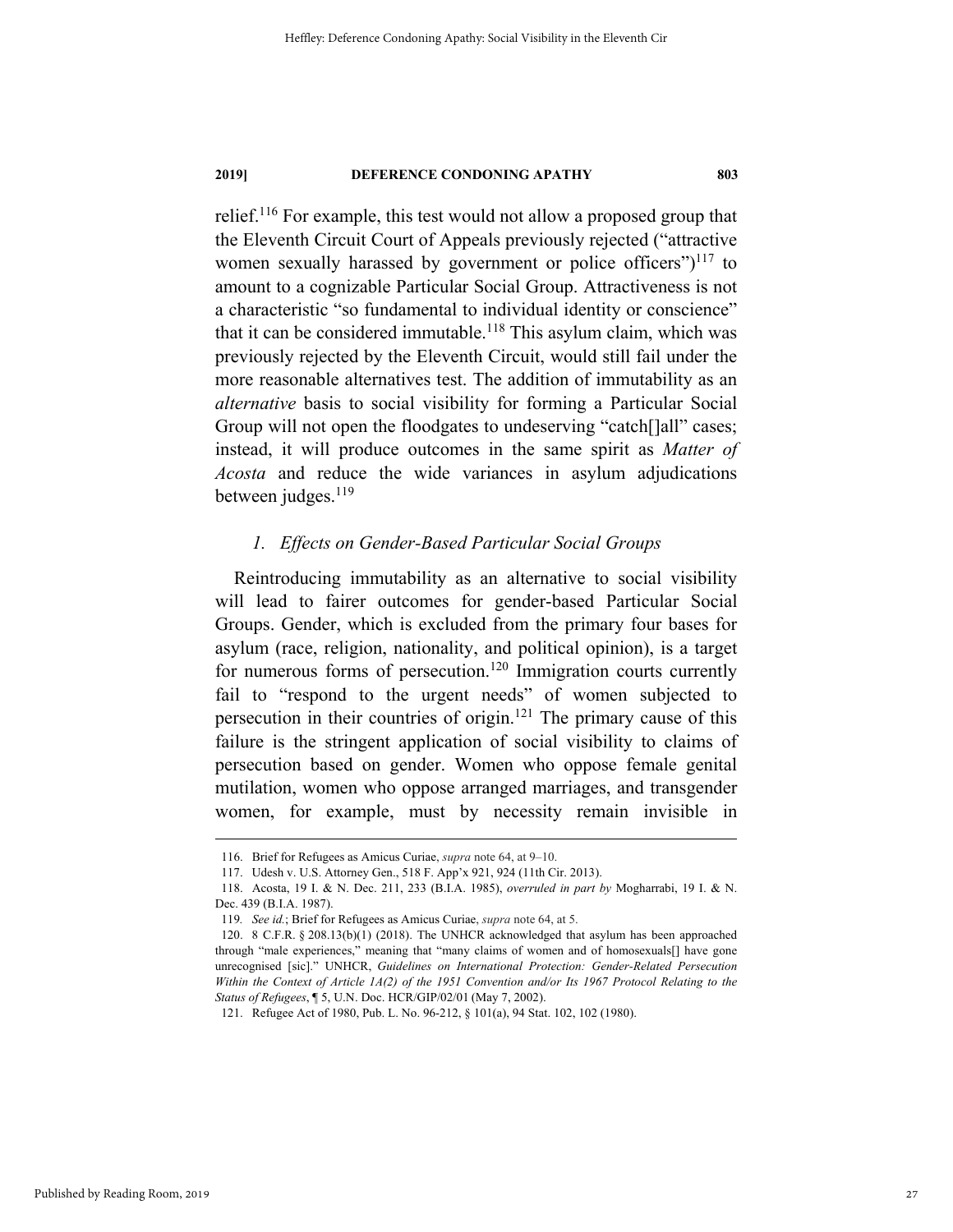oppressive societies. Returning to women the ability to present an immutable characteristic as the basis for a Particular Social Group rather than requiring women to lay bare their vulnerabilities in public would represent a "logical and disciplined application of the law" that takes a "middle-ground approach" to recognize gender-based groups.122 The immutable-characteristic test "acknowledge[es] that the Particular Social Group category was meant to expand relief" beyond race, religion, nationality, and political opinion but not to the point that the test becomes "inconsequential."<sup>123</sup>

Under the "alternatives" framework proposed by UNHCR, *Fejza v. U.S. Attorney General* would have a more reasonable outcome. No longer constrained by social visibility, the court would be free to find that the asylum seeker's opposition to and defiance of forced marriage amounted to an immutable characteristic because her resistance to societal norms is fundamental to her identity, conscience, and exercise of her human rights.124 Thus, under this alternative framework, women opposed to forced marriages could escape their predicaments without having to prove that they were *perceived* in society as cultural opposition. By removing the perverse incentive for vulnerable individuals to project their opposition to government or cultural forces of persecution to society at large, the

*Id.* at 350–51.

 124. Fejza v. U.S. Attorney Gen., 489 F. App'x 326, 329 (11th Cir. 2012); *Guidelines on International Protection*, *supra* note 49, at ¶ 11.

 <sup>122.</sup> Jesse Imbriano, Note, *Opening the Floodgates or Filling the Gap?:* Perdomo v. Holder *Advances the Ninth Circuit One Step Closer to Recognizing Gender-Based Asylum Claims*, 56 VILL. L. REV. 327, 344 (2011).

<sup>123</sup>*. Id.* To those who would argue that this treatment of gender-based claims would "open the floodgates," Imbriano responds:

Emphasis on the size of the social group is misplaced. Appropriate interpretation of the refugee definition does not require that a particular social group be a small category but actually suggests that it is a very large category parallel to race, religion, and nationality. Additionally, concern for the size of the group ignores the importance of other requirements for protection under asylum law. Recognition of a gender-based particular social group does not grant blanket asylum to all women in the cited country. Female victims of random criminal activity, for example, would not be eligible for asylum. If an immigration judge finds that a female asylum applicant was victimized through an individualized attack, unrelated to her identity as a woman, the judge will not approve her claim for asylum.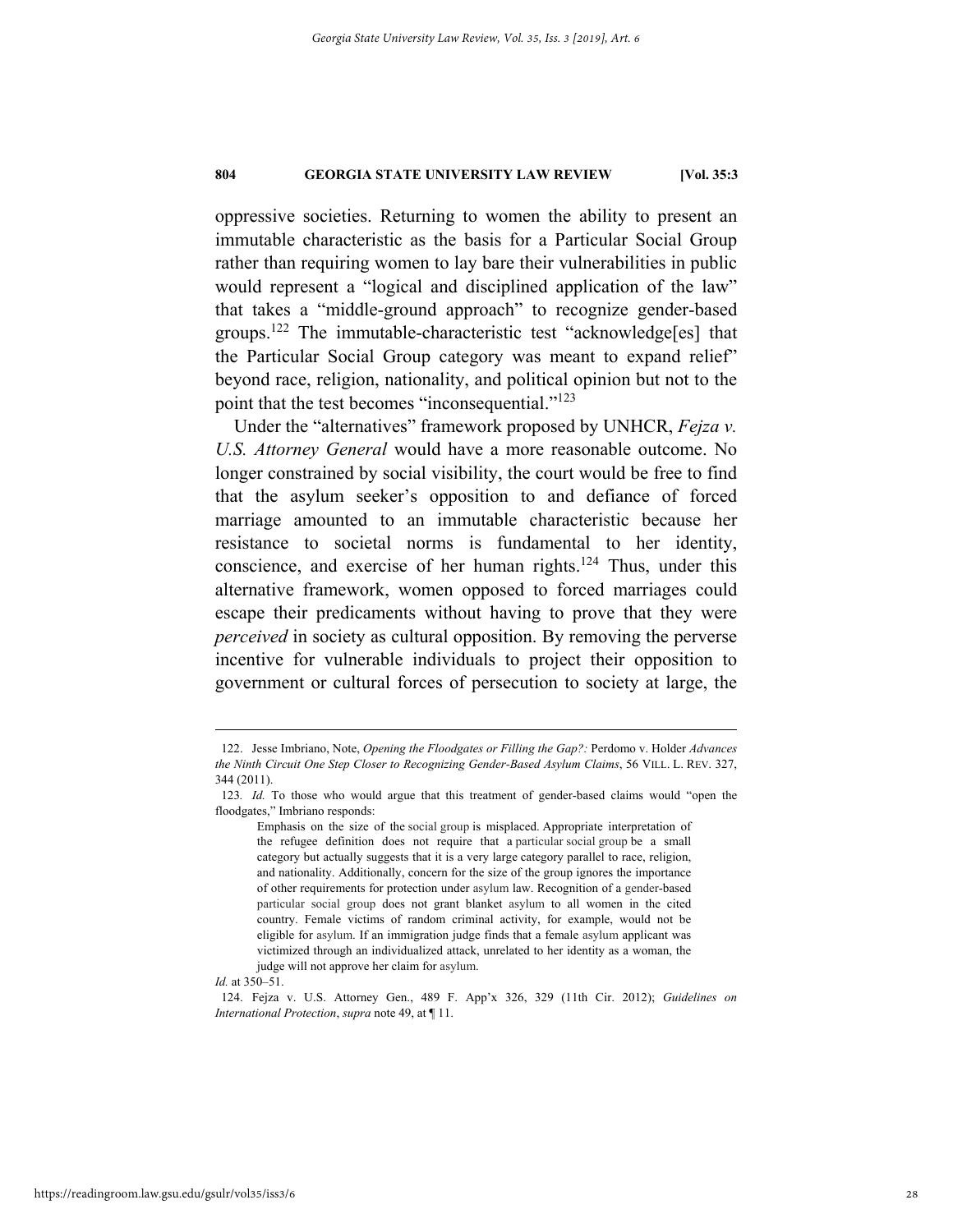Eleventh Circuit can help restore reasoned compassion to the asylum process in the southeastern United States.

# *2. Effects on Gang-Based Particular Social Groups*

Likewise, allowing immutability as an alternative to social visibility will result in fairer adjudications of gang-based asylum claims in southeastern immigration courts. People like Heidy, who expressly oppose gang practices through words or action, would have the opportunity to prove that their anti-gang positions are characteristics fundamental to their identity or conscience.<sup>125</sup> Under this framework, the success of Heidy's claim would not hinge upon showing that gang members limited their persecution to students like Heidy and that people like her opposed to the gangs were "generally  $\ldots$  recognizable by others in the community."<sup>126</sup> The fact that gangs target many groups of people should not preclude their lower profile opposition from winning safety from persecution.

The Eleventh Circuit is hesitant to exercise its discretion favorably toward gang-based asylum claims. Indeed, these claims are unpopular—some in the judiciary view being targeted by gangs as a poor reflection on asylum seekers' own characters, or at best, a nonactionable instance of a country "hav[ing] problems effectively policing certain crimes."127 This current approach only punishes those courageous enough to defy the gangs. The Eleventh Circuit should encourage opposition to gangs among asylum seekers by applying the UNHCR's framework and by welcoming "individuals who have rejected the gangster lifestyle and have been persecuted and harmed as a result of that rejection."<sup>128</sup>

 <sup>125.</sup> Vasquez v. U.S. Attorney Gen., 345 F. App'x 441, 445 (11th Cir. 2009); *Guidelines on International Protection*, *supra* note 49, at ¶ 11.

<sup>126</sup>*. Vasquez*, 345 F. App'x at 446.

 <sup>127.</sup> A-B-, 27 I. & N. Dec. 316, 316 (U.S. Attorney Gen. 2018) (interim decision) , *abrogated by* Grace v. Whitaker, 344 F. Supp. 3d 96 (D.D.C. 2018) (appeal filed D.C. Cir. Jan. 30, 2019); *see* Cantillo-Charris v. U.S. Attorney. Gen., 382 F. App'x 817, 819–20 (11th Cir. 2010); Navas-Villanueva v. U.S. Attorney Gen., 338 F. App'x 859, 861 (11th Cir. 2009); Gomez-Benitez v. U.S. Attorney Gen., 295 F. App'x 324, 326 (11th Cir. 2008).

 <sup>128.</sup> Lorena S. Rivas-Tiemann, *Asylum to a Particular Social Group: New Developments and Its*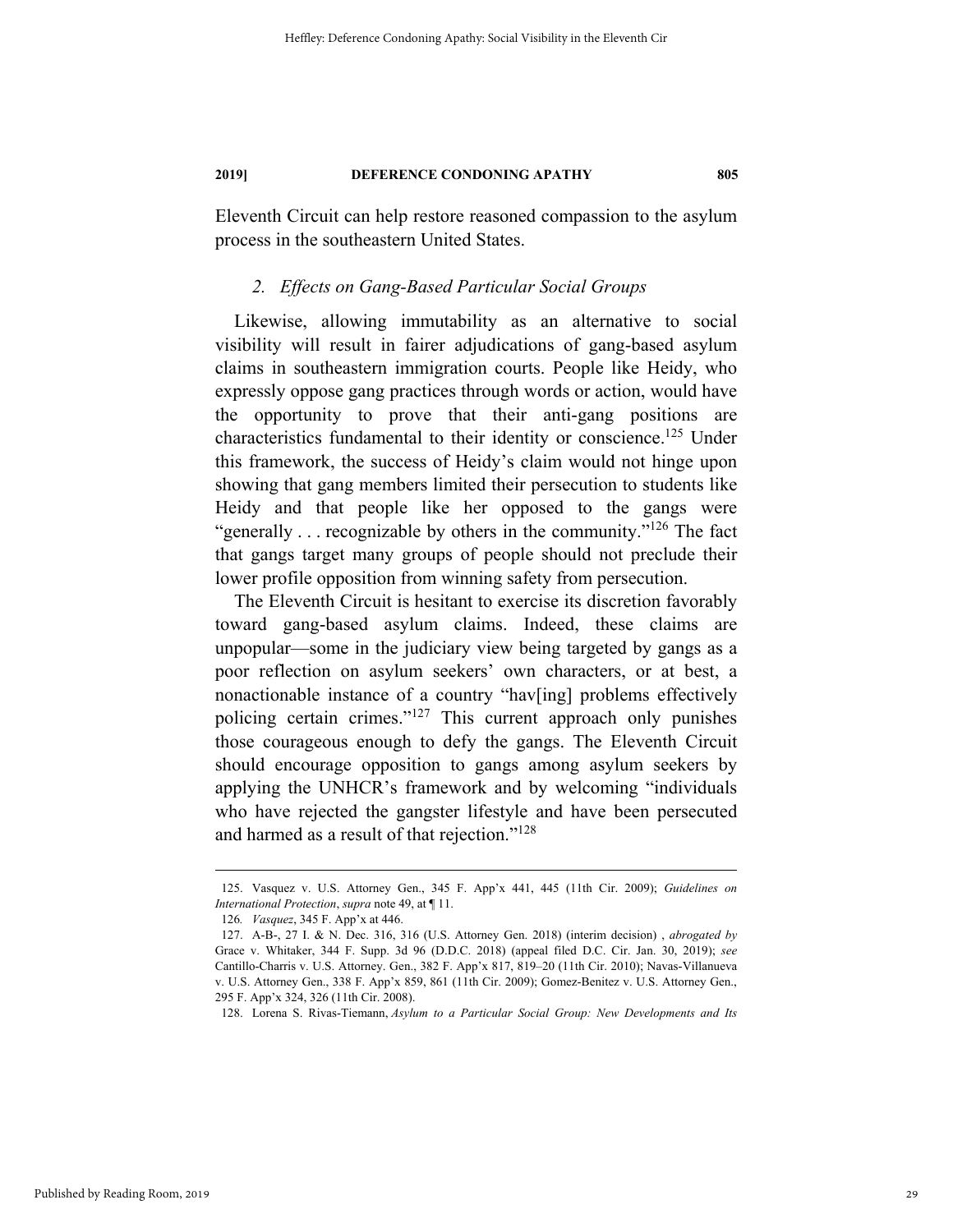Adopting immutability as an alternative to social visibility would realign decisions with *Matter of Acosta*. For example, former military members who testified against illegal armed groups in Colombia who are not sufficiently socially visible because they testified in "private" criminal proceedings<sup>129</sup> would no longer be barred from asylum. These applicants could again rely upon the immutable fact of their military service and recorded opposition to gangs when applying for asylum. By allowing those opposed to gangs to gain asylum through an immutable characteristic rather than recognition by society (for example, young men who protested MS-13 but, despite belonging to a formal group, were not recognized by society as MS-13's opposition),<sup>130</sup> the Eleventh Circuit would restore consistency to the Particular Social Group analysis.

# **CONCLUSION**

By continuing to accept lower courts' strict application of social visibility as a requirement for cognizable Particular Social Groups, the Eleventh Circuit excludes meritorious asylum claims and condones troubling behavior toward asylum seekers. The current application of the social-visibility requirement punishes vulnerable groups for hiding their vulnerabilities within hostile societies. To

1

*Future for Gang-Violence Victims*, 47 TULSA L. REV. 477, 501 (2011). Rivas-Tiemann recognizes the value of the immutability test for gender and gang-based particular social groups:

On the other hand, both groups of gender violence and gang violence victims have a greater opportunity to pass the *Acosta* test. The characteristics of having intact genitalia, being involved with a male companion who practiced male domination through violence, and refusing to join a gang are all common characteristics that cannot be changed or should not be made to change. Additionally, the youth characteristic that many gang violence victims use also meets the Acosta test because a person cannot change their age. Therefore, the particular social groups consisting of gang violence victims would meet the Acosta test and be able to proceed to the rest of the asylum analysis. Since the social visibility test has not been used for victims of FGM and domestic violence, it should similarly be rejected and not used for victims of gang violence.

*Id.* at 499.

 <sup>129.</sup> Granados v. U.S. Attorney Gen., 578 F. App'x 866, 871–72 (11th Cir. 2014).

<sup>130</sup>*. Navas-Villanueva*, 338 F. App'x at 861.